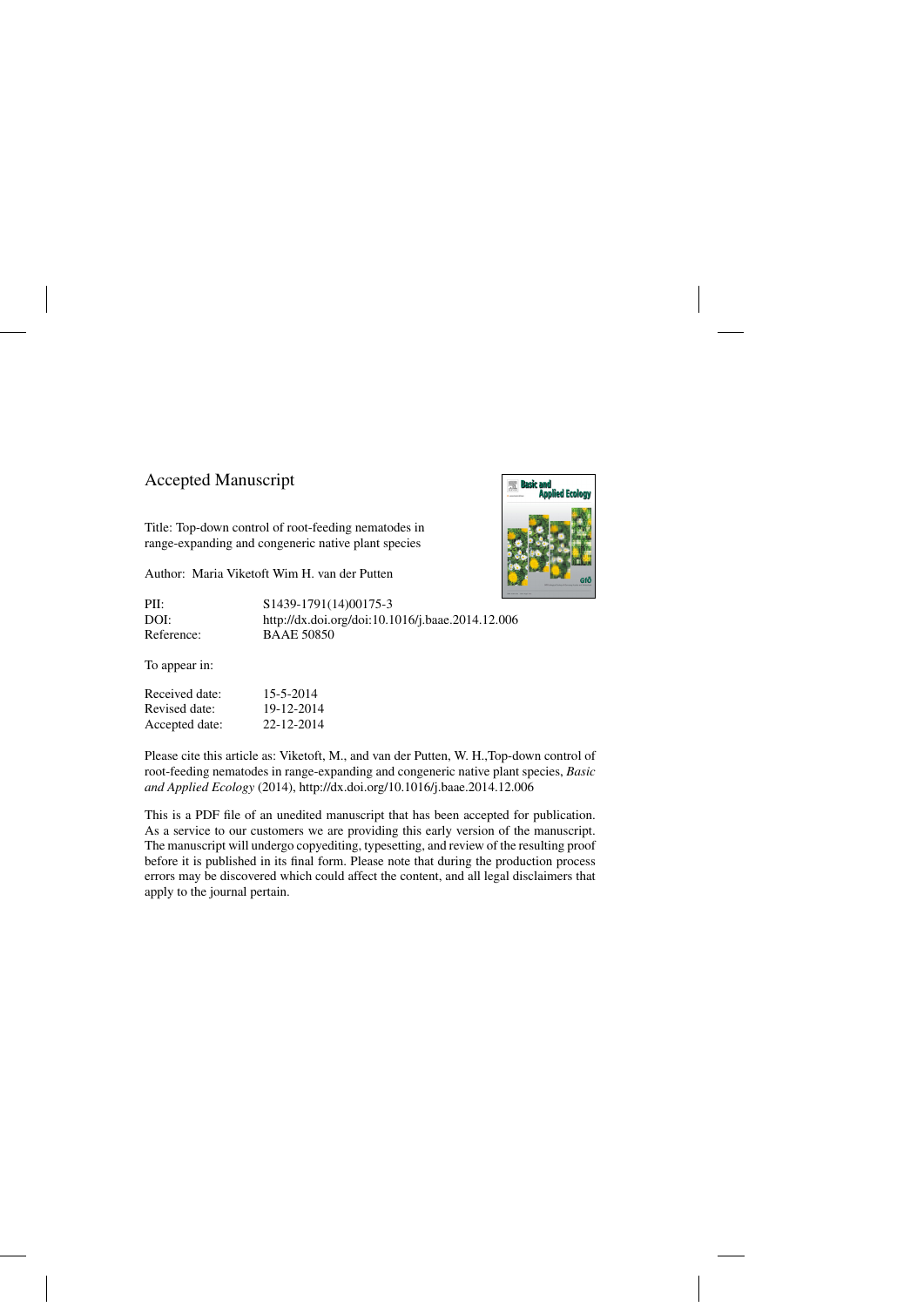# **ACCEPTED MANUSCRIPT**

| 1              |                                                                                                     |
|----------------|-----------------------------------------------------------------------------------------------------|
| 2              | Top-down control of root-feeding nematodes in range-expanding and congeneric native plant           |
| 3              | species                                                                                             |
| $\overline{4}$ |                                                                                                     |
| 5              | Maria Viketoft <sup>a,*</sup> and Wim H. van der Putten <sup>a,b</sup>                              |
| 6              |                                                                                                     |
| 7              | <sup>a</sup> Dept. of Terrestrial Ecology, Netherlands Institute of Ecology (NIOO-KNAW), PO Box 50, |
| 8              | 6700 AB Wageningen, The Netherlands                                                                 |
| 9              | <sup>b</sup> Laboratory of Nematology, Wageningen University and Research Centre, PO Box 8123, 6700 |
| 10             | ES Wageningen, The Netherlands                                                                      |
| 11             |                                                                                                     |
| 12             | * Corresponding author. Tel.: $+46$ 18672346; fax: $+46$ 18672890.                                  |
| 13             | E-mail address: maria.viketoft@slu.se.                                                              |
| 14             | Present address: Dept. of Ecology, Swedish University of Agricultural Sciences (SLU), PO Box        |
| 15             | 7044, 750 07 Uppsala, Sweden                                                                        |
| 16             |                                                                                                     |
| 17             |                                                                                                     |
| 18             |                                                                                                     |
| 19             |                                                                                                     |
| $20\,$         |                                                                                                     |
| 21             |                                                                                                     |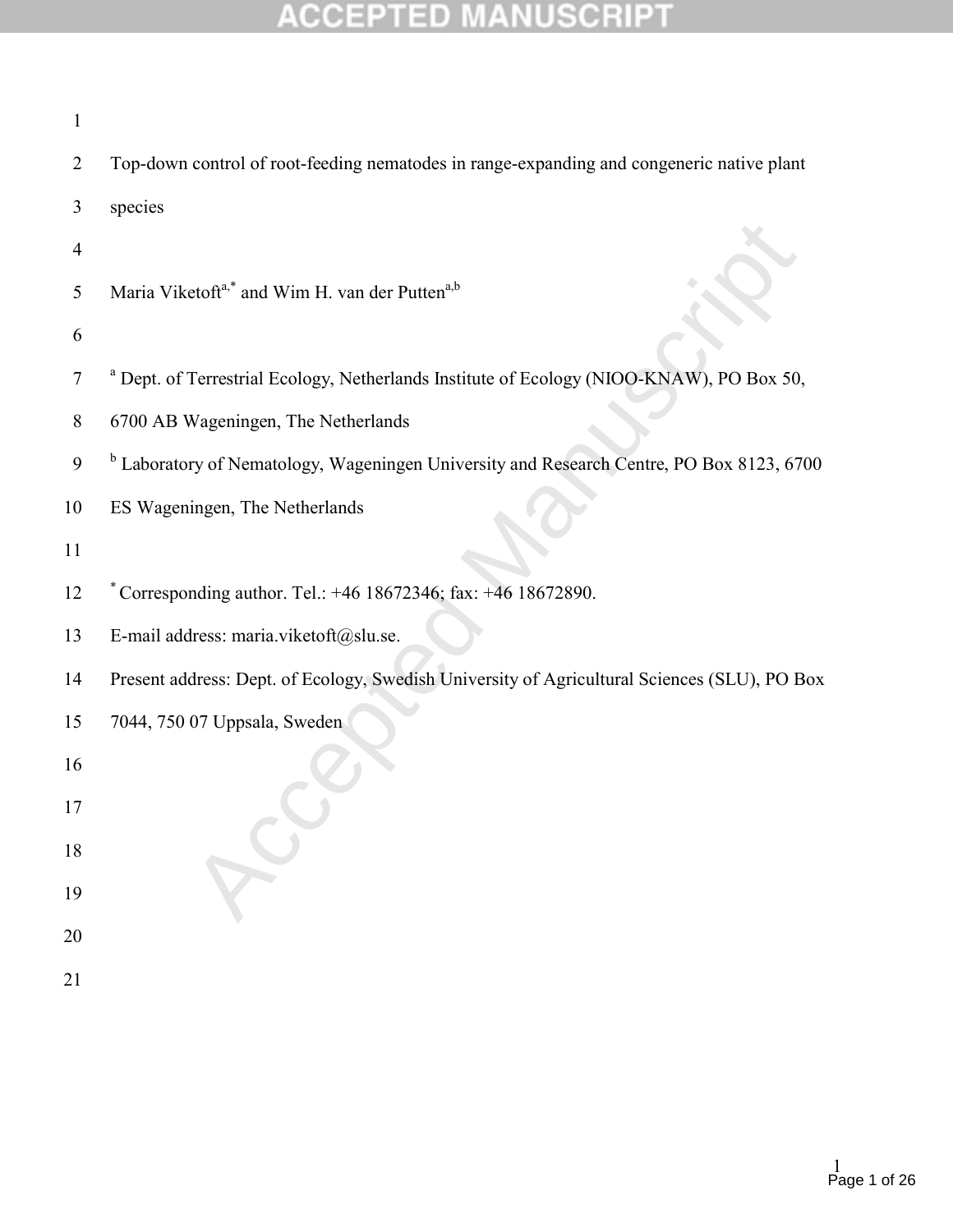## **CCEPTED MANUSCR**

#### **Abstract**

ics can be less attacked by above ground and belowground enemies than congenerie<br>ant enemies may be controlled naturally by complex bottom-up and top-down<br>s with their hosts, however, little is known about how these intera Climate warming may result in range expansion of species towards previously colder environments, and it has been demonstrated that in the new range successfully range-expanding plant species can be less attacked by aboveground and belowground enemies than congeneric natives. Plant enemies may be controlled naturally by complex bottom-up and top-down interactions with their hosts, however, little is known about how these interactions may operate in the new range. Here, we examine how root-feeding nematodes are controlled in the root zone of successfully range-expanding plant species in comparison with congeneric plant species native to the new range. As range-expanding plant species can have less negative soil feedback than congeneric natives, we tested the hypothesis that top-down control of root-feeding nematodes may be strongest on range-expanding plant species. To test this, we grew 4 pairs of range- expanding plant species and their native congeners in field soil, to which we added soil microbes, nematodes, or microarthropods from the new habitat. Addition of soil microorganisms and microarthropods reduced the numbers of root-feeding nematodes, being strongest when microorganisms were added. Opposite to our expectation, nematode control was not more effective in the root zone of range-expanding than native plant species. We conclude that top- down control of root-feeding nematodes is highly plant species-specific and that top-down control of these nematodes in the root zone of range-expanding plant species can be as effective as in the root zone of congeneric natives.

 *Keywords:* Belowground; Indirect defense; Invasive plants; *Meloidogyne chitwoodi*; Multitrophic interactions; Plant-soil interaction.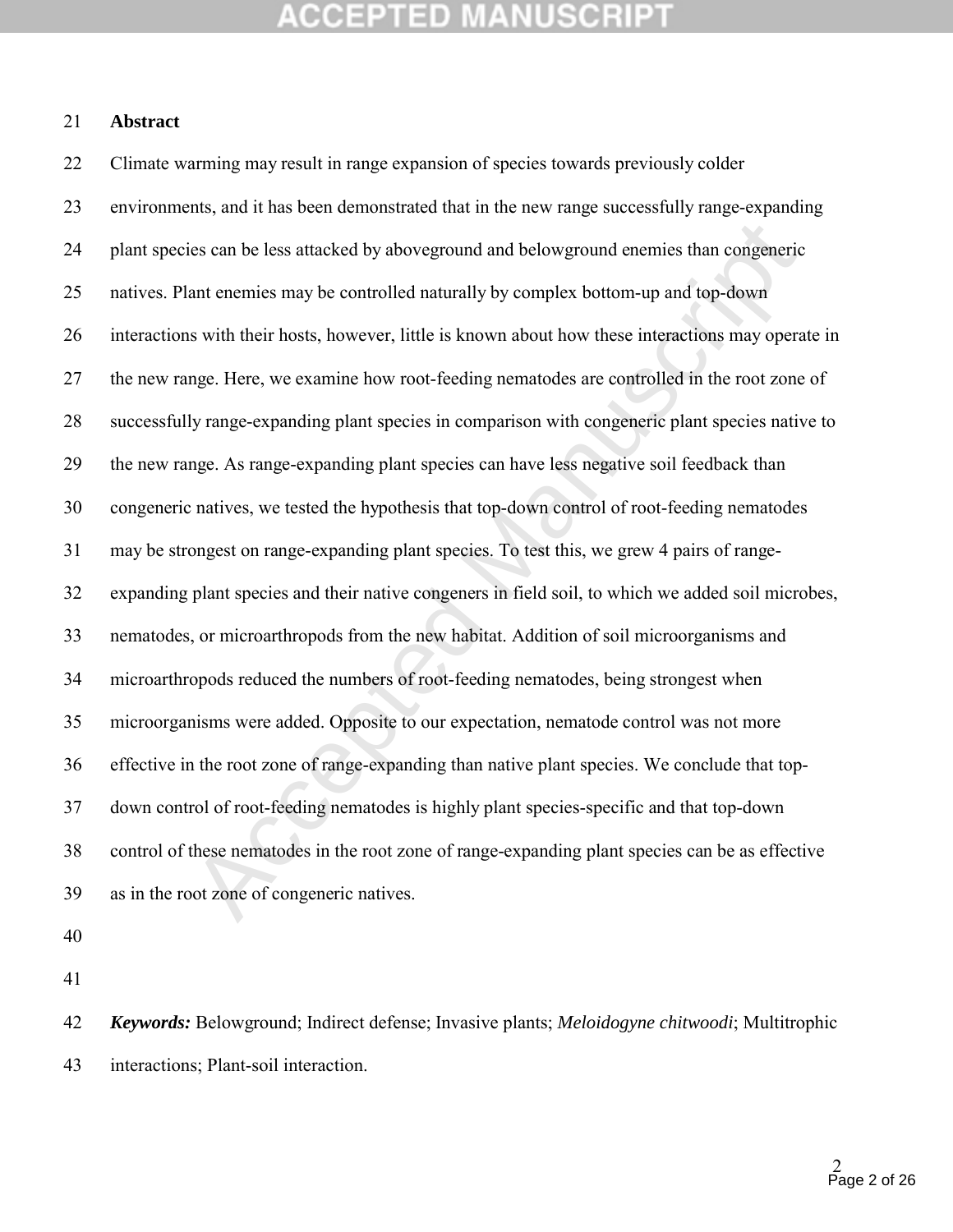## **CCEPTED MANUSCR**

#### **Introduction**

gc, plants interact with a naturally co-evolved multitrophic community of abovegromond enemies, symbionts and their antagonists. However, the active dispersal f many soil organisms has been proposed to be less than that of Currently, the ranges of many plant species shift pole-wards (Walther et al., 2002) and such range expansions are supposed to be promoted by climate warming (Parmesan & Yohe, 2003). In the native range, plants interact with a naturally co-evolved multitrophic community of aboveground and belowground enemies, symbionts and their antagonists. However, the active dispersal capacity of many soil organisms has been proposed to be less than that of many aboveground herbivores and their enemies (Berg et al. 2010). Therefore, rapidly range-expanding plant species will encounter novel soil communities in the new range and much is still unknown on multitrophic composition and functioning of these communities. It has been shown that plant-soil feedback interactions in the new range are less negative for range-expanders than for congeneric native plant species (van Grunsven et al., 2007; Engelkes et al., 2008). However, plant-soil feedbacks reveal the net effects of soil communities, but not the underlying interactions (Kulmatiski, Beard, Stevens & Cobbold, 2008). Therefore, in the present study we will move beyond the plant-soil feedback approach and explore from a multitrophic perspective how range-expanding plant species may interact with root-feeding nematodes in the new range.

 One previous study has reported fewer root-feeding nematodes per unit root mass of range- expanding plant species compared to congeneric plant species that are native in the new range (Morriën, Duyts & van der Putten, 2012). In theory, herbivore abundance may be controlled by resources (bottom-up), as well as by enemies (top-down) (Price et al., 1980). It is possible that the traits of range-expanding plant species make them unattractive, toxic or even not recognized as a new food source to the soil-borne enemies in the invasive range, resulting in enhanced bottom-up control. It is also possible that the exotic plant species have better ability to interact with the enemies of their enemies, resulting in enhanced top-down control, but experimental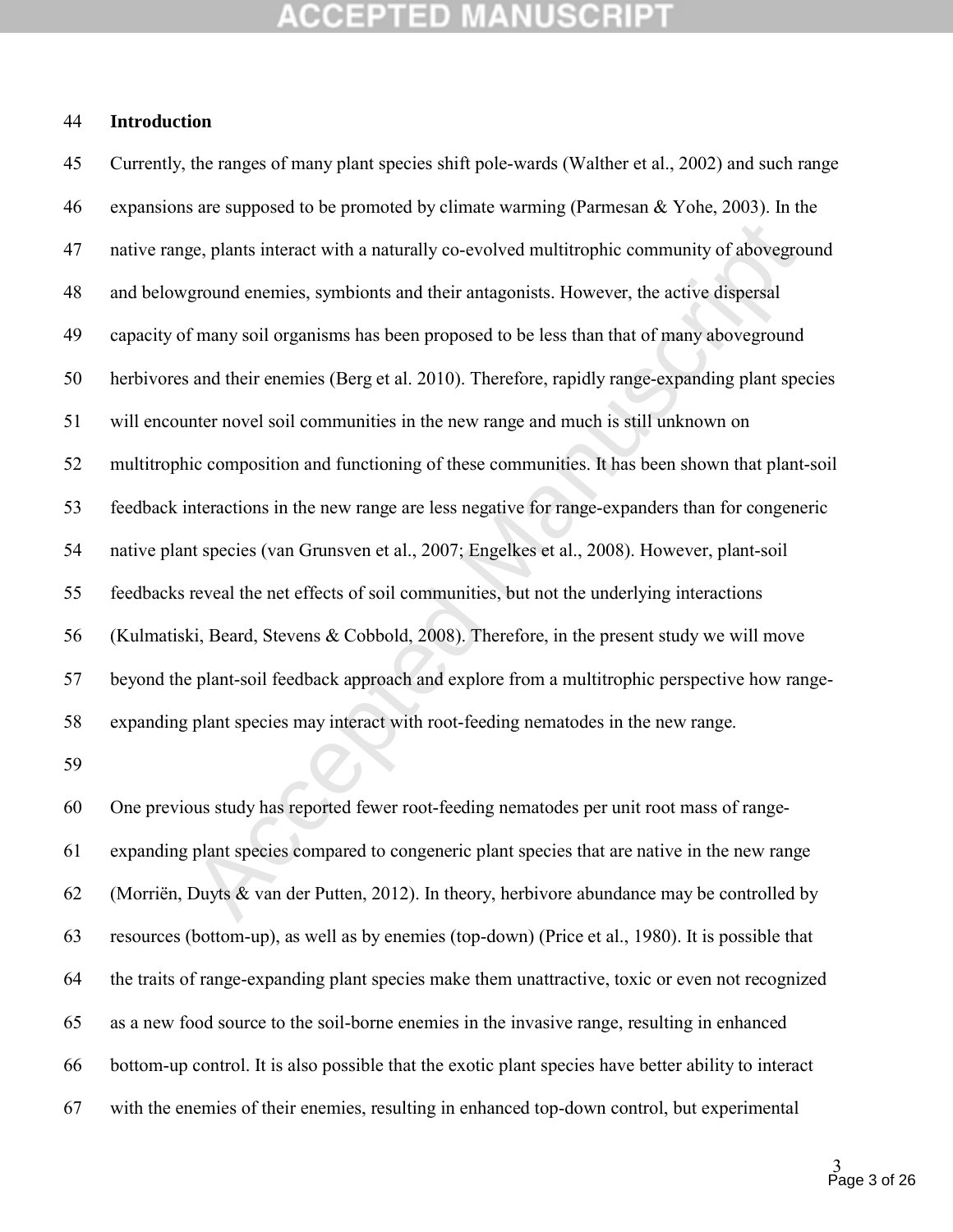## CEPTED

- 68 studies on belowground multitrophic interactions are generally rare (Chakraborty, Pangga  $\&$ Roper, 2012), and absent in the context of range expansion.
- 

and studies on range-expanding plant species have shown that these plants had few<br>is insects per unit shoot biomass and more carnivorous insects per unit herbivore<br>an congeneric natives (Engelkes, Wouters, Bezemer, Harvey Aboveground studies on range-expanding plant species have shown that these plants had fewer herbivorous insects per unit shoot biomass and more carnivorous insects per unit herbivore biomass than congeneric natives (Engelkes, Wouters, Bezemer, Harvey & van der Putten, 2012), and that butterflies preferred to oviposit on the native plant, due to higher offspring survival and performance (Fortuna et al., 2013). This would suggest that aboveground, both bottom-up and top-down control may be greater on range-expanding plant species than on their congeneric natives. Belowground, the evidence for indirect defense is more limited and mostly focused on entomopathogenic nematodes (EPNs). This indirect defense may be attributed to either improving the EPNs' foraging by, for example, providing a moisture-rich seasonal refuge (Preisser, Dugaw, Dennis & Strong, 2006), or to the release of chemicals that attract EPNs upon attack by insect larvae (van Tol et al., 2001; Rasmann et al., 2005; Ali, Campos-Herrera, Alborn, Duncan & Stelinski, 2013). In addition, these plant volatiles have also been shown to affect not only EPNs, but also bacterial-feeding and plant-parasitic nematodes (Ali et al., 2013). However, these studies did not consider nematode control in the rhizosphere of range-expanding plant species.

 The aim of our study was to make a first step in unraveling top-down control interactions of root herbivores in the rhizosphere of range-expanding plant species compared to their congeners that are native in the new range. By using four such pairs of congeneric plant species, we were able to compare the effect of plant genus versus plant nativeness, as the plant species forming a congeneric pair can be considered more similar than species from different pairs. We considered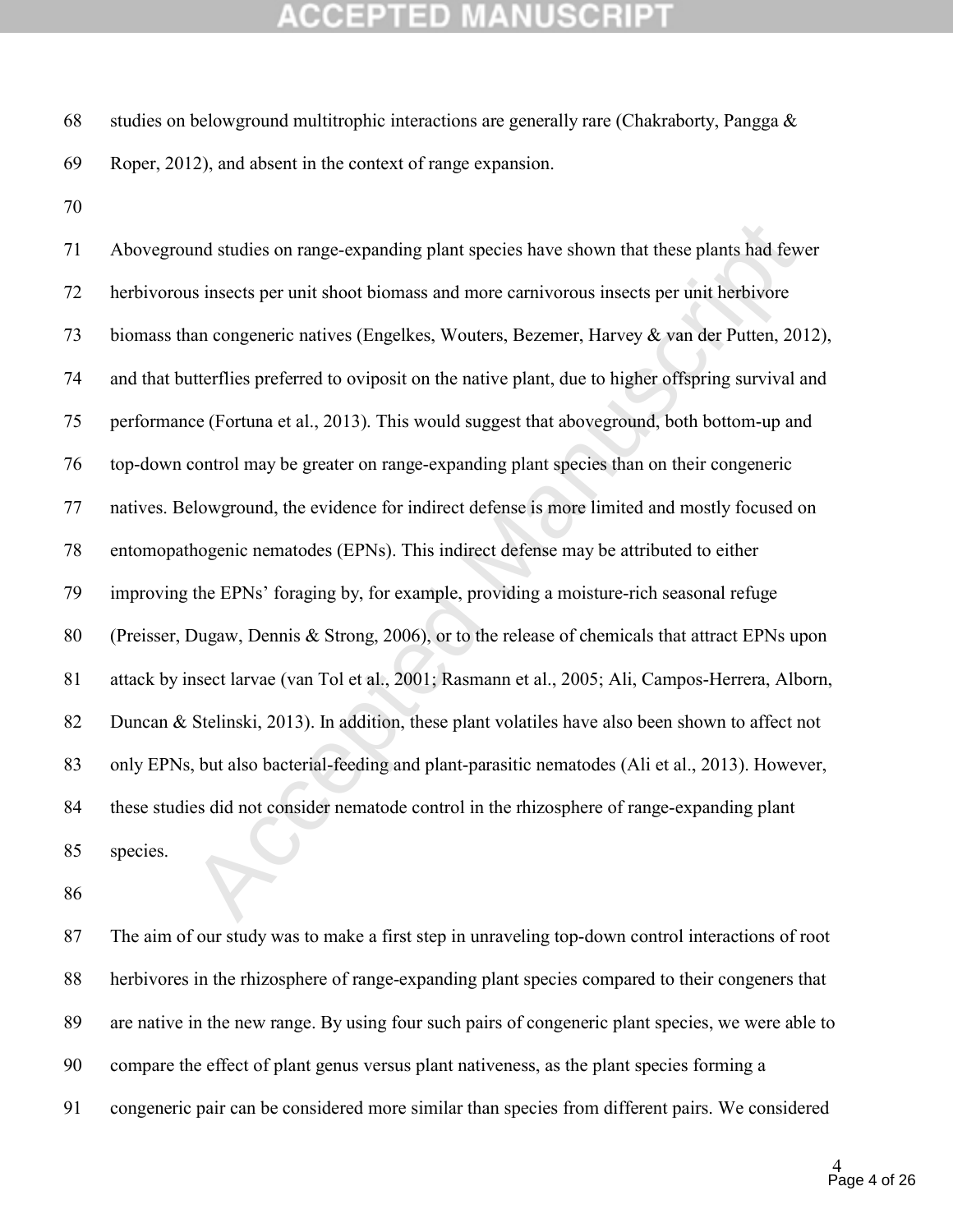## **CCEPTED MANUSCR**

of root-feeding nematodes on range expanders (Morrich et al., 2012). We also<br>ed (2) that microbes are better antagonists to root-feeding nematodes than<br>opods (Piśkiewiez, Duyts, Berg, Costa & van der Putten, 2007; Piśkiewi root-feeding nematodes, which can be soil-borne enemies of cultivated, as well as of wild plant species. Our main hypothesis was (1) that range-expanding plant species are more capable of using top-down control agents than the native plant species, which would explain the lower abundance of root-feeding nematodes on range expanders (Morriën et al., 2012). We also hypothesized (2) that microbes are better antagonists to root-feeding nematodes than microarthropods (Piśkiewicz, Duyts, Berg, Costa & van der Putten, 2007; Piśkiewicz, Duyts & van der Putten, 2008), and (3) that root-hair feeders and ectoparasites are more subjected to top- down control than endoparasites (Piśkiewicz et al., 2008), as they occur in the rhizosphere soil during their complete life-cycle, therefore being exposed more intensively to antagonists in the rhizosphere. **Material and methods** Soil and plants In December 2008, soil was collected from the riparian area Millingerwaard, the Netherlands (51º52' N, 6º0' E). This area houses many range-expanding plant species and native congeners, amongst others, because of its connectedness to southern and south-eastern Europe through the Rhine and the Rhine-Danube canal. The soil was stored in plastic bags under ambient winter temperature in order to mimic field conditions. Storage took place in a glasshouse that was kept frost free only, with an average storage temperature of approximately 2-4 ºC. In April 2009, the soil was then sieved (0.5 cm mesh size) and homogenized. Soil for the extraction of microarthropods was not sieved.

We used 4 range-expanding plant species (3 originating from Eurasia and 1 originally from South

Africa) and 4 congeneric native plant species (Table 1). The range-expanding plant species were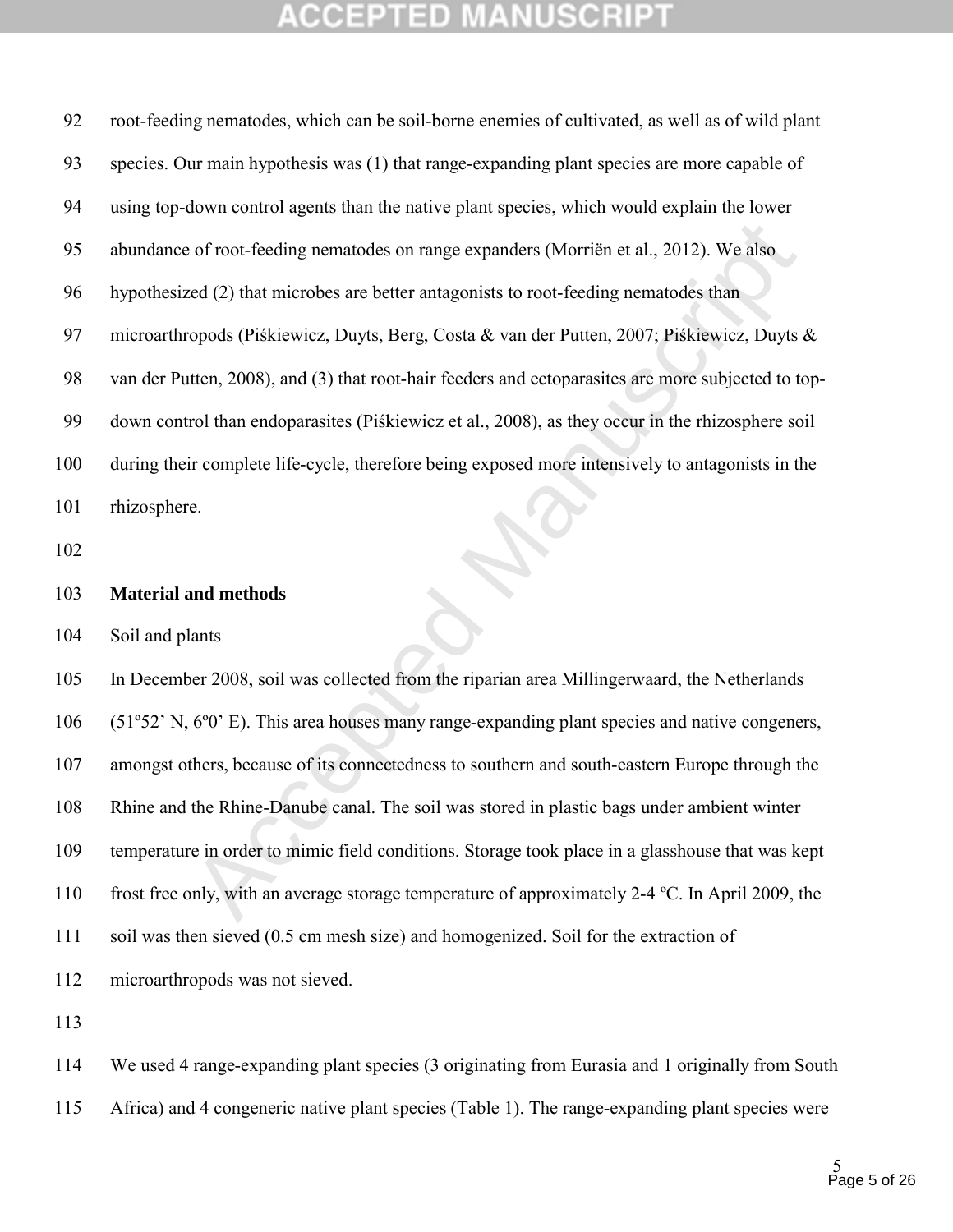## **CEPTED MANUSCR**

are from the *Senecio* group and contain similar metabolites, but *Jacobaea* has been<br>ecently), obtained from local seed suppliers that collect seeds from natural populatie<br>a *u* stoebe, Ricger-Hofmann GmbH; *C. jacea*, K 116 first recorded in the Netherlands in the  $20<sup>th</sup>$  century and have shown a 10-fold increase in the last decade (Engelkes et al., 2008). The plant species were grown from seeds collected from sites in the riparian area (*Artemisia vulgaris*; *A. biennis; Senecio inaequidens; Jacobaea vulgaris*; the latter two are from the *Senecio* group and contain similar metabolites, but *Jacobaea* has been renamed recently), obtained from local seed suppliers that collect seeds from natural populations (*Centaurea stoebe*, Rieger-Hofmann GmbH; *C. jacea*, KNNV natuurinfocentrum De Hoornbloem), or grown from 1-1.5 cm root fragments collected from the field (*Rorippa austriaca*; *R. sylvestris*). The seeds were surface-sterilized with bleach (10%) for 3 minutes (*Artemisia* 30 seconds), and the root fragments with bleach and ethanol (30 seconds each). Most seeds were germinated on moist glass beads, but the seeds of *Artemisia* were germinated on and the root fragments planted in sterilized soil (>25 KGray gamma irradiation). Both seeds and root fragments were germinated at alternating 16/8 hrs light/dark regime at 23/15 °C to mimic long day growth conditions.

 In order to start the experiment, seedlings and root cuttings were transplanted to plastic 1.1-L pots 131 filled with 1000 g dry weight of non-sterile soil with  $16\%$  w w<sup>-1</sup> soil moisture. The reasons for using non-sterile soil were to leave the soil communities intact to mimic more natural conditions and to avoid confounding effects on plant biomass production of co-introduction of microbes together with the nematodes in only some treatments. We planted 2 seedlings of the same plant species per pot. The soil surface was covered with tin foil to protect the surface from desiccation and prevent spreading of microarthropods. The soil moisture was maintained by weighing the pots twice a week and re-setting the initial weight by adding demineralised water. Once a week, 138 full-strength Hoagland nutrient solution was added; first 6 weeks 12.5 ml pot<sup>-1</sup> and later 25 ml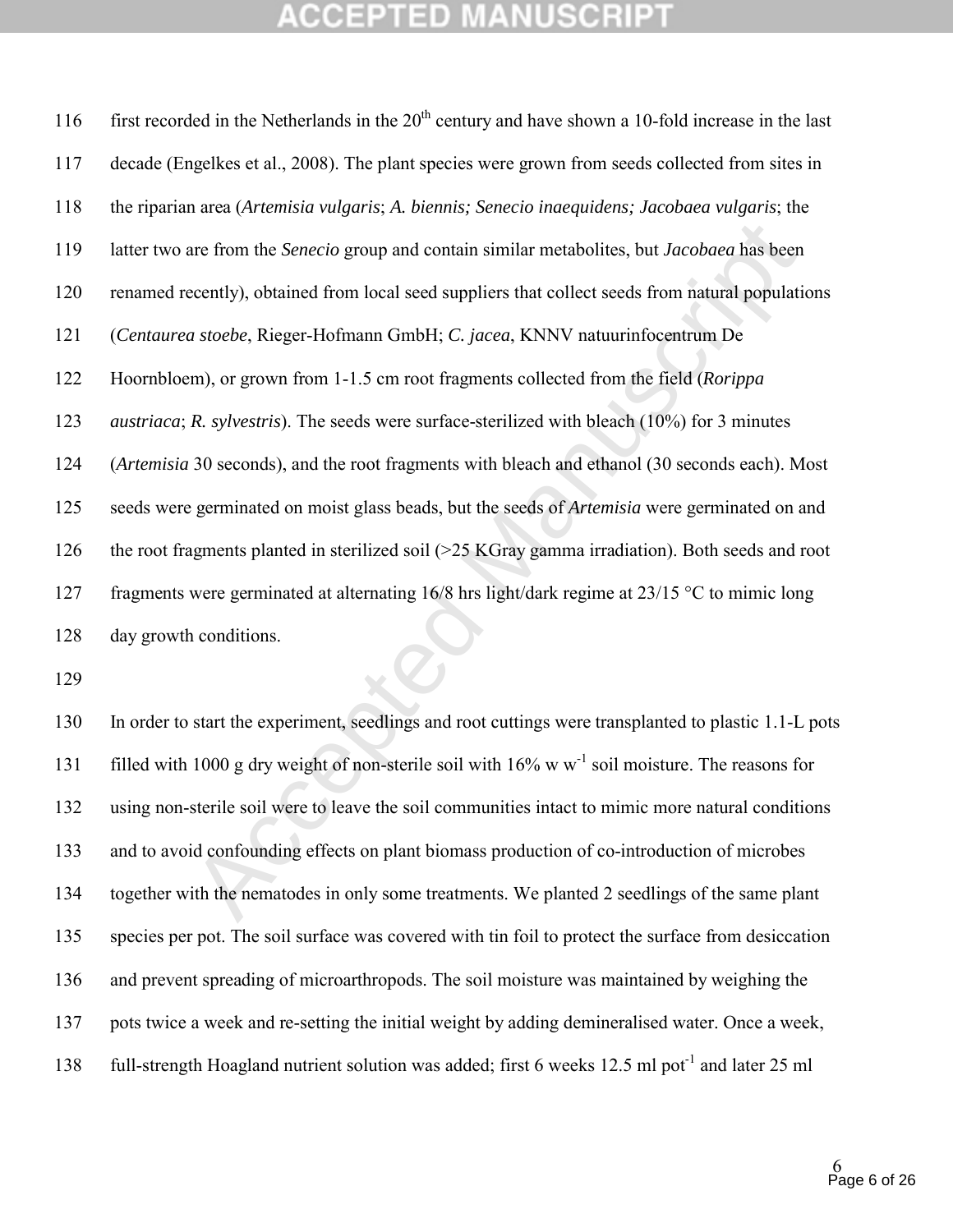## CCEPTED MANUSC

- 139 pot<sup>-1</sup>. The experiment was carried out in a greenhouse with a day/night cycle of 16L/8D and 140 21/16 °C.
- 
- Nematodes and potential antagonists

s and potential antagonists<br>atode community, microorganisms and microarthropods were extracted from field<br>ot, nematodes were extracted from 250 g soil by Cobb's decanting method and<br>as a suspension of 10 ml pot<sup>-1</sup>. This A full nematode community, microorganisms and microarthropods were extracted from field soil. For each pot, nematodes were extracted from 250 g soil by Cobb's decanting method and 145 inoculated as a suspension of 10 ml pot<sup>-1</sup>. This gives 7000 nematodes per kg uninoculated soil and 9000 nematodes per kg soil with additional inocula. The nematode community present in the unsterilized soil used to fill the pots at the set-up of the experiment and in the inoculum was analysed microscopically (magnification 200x) and consisted of root-feeders (56%), fungivores (5%), bacterivores (37%), omnivores (1%) and carnivores (1%). The microorganisms were 150 obtained by shaking 1500 g of soil with demineralised water (1:1 w w<sup>-1</sup>) for 20 min and filtering the supernatant through a 20 µm mesh. The pots were inoculated with 10 ml of the filtrate, so that microbes from 30 g of soil were inoculated to every pot. Microarthropods were extracted from 250 g of soil by Tullgren funnels. The jars contained a thin layer of water and were emptied daily for three consecutive days, and the microarthropods were inoculated into the pots in 10 ml of tap water. The microarthropod community present in the unsterilized soil used to fill the pots and in the inoculum consisted of equal numbers of collembolans and mites.

Experimental set-up

 The experiment included three treatments that were obtained by inoculating a full nematode community, a full nematode community plus microorganisms, or a full nematode community plus microarthropods to the pots. The inocula were applied 4 weeks after the planting of the seedlings. To monitor the development in the non-sterile soil, there was a fourth treatment that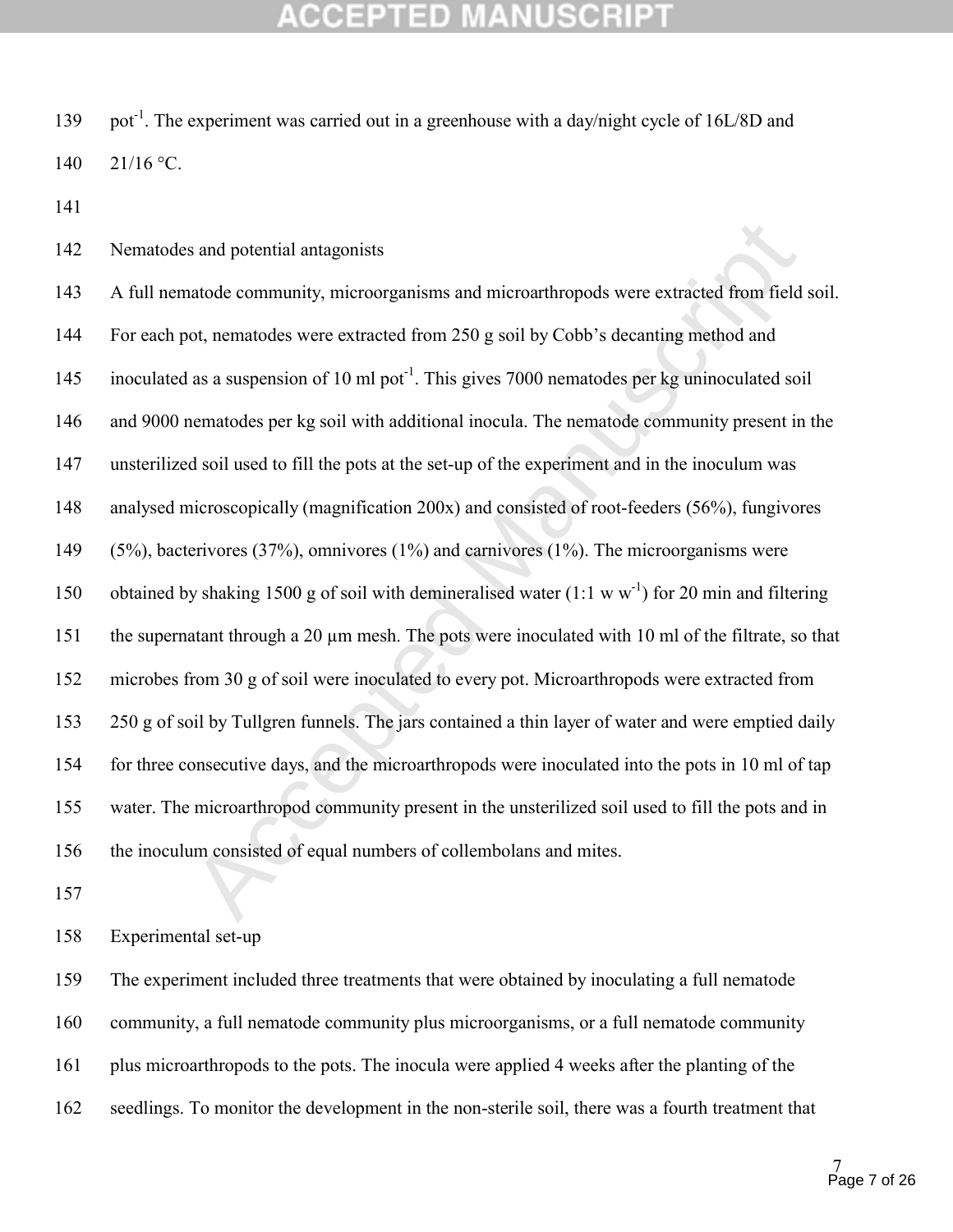## **CCEPTED MANUSCR**

- received no additional inocula of nematodes and potential antagonists (not further considered
- here), giving 24 pots for each plant species (4 treatments x 6 replicates).
- 
- were harvested 12 weeks after inoculation to allow at least one reproductive cycle of<br>the root-feeding nematodes (Singh, Hodda, Ash & Banks 2013). At harvest, the<br>were extracted from soil using Oostenbrink clutriators and The pots were harvested 12 weeks after inoculation to allow at least one reproductive cycle of the majority of the root-feeding nematodes (Singh, Hodda, Ash & Banks 2013). At harvest, the nematodes were extracted from soil using Oostenbrink elutriators and from roots using mistifiers. The nematodes were counted and identified using a reverse light microscope (magnification 200x) and their numbers were expressed as numbers per pot. The nematodes were divided into different feeding groups based on oesophageal characteristics and known feeding habitats (Yeates, Bongers, de Goede, Freckman & Georgieva, 1993). The roots and shoots of the different 173 plant species were dried for 48 h at 75 °C and weighed. Data analyses

Three-way ANOVAs with plant genus, origin and treatment as main effects and all possible

interactions were performed using PROC MIXED in SAS for Windows 9.2 (SAS Institute Inc.,

Cary, NC, USA). Plant genus, origin and treatment were all handled as fixed factors. If

significant interactions existed, these interactions were examined with LSMEANS. This analysis

was performed separately for root-feeding nematodes as a group, as well as for root-hair feeders,

181 ectoparasites and endoparasites. Abundances were  $ln(x+1)$ -transformed to meet the assumptions

for ANOVA. To examine the potential antagonistic effect of omnivorous/predacious nematodes

on the root-feeding nematodes, Spearman rank correlations were performed between these

feeding groups in the nematode treatment for each plant species individually. Correlations were

- also performed with the most abundant root-feeding nematode taxa (present in more than half of
- 186 the pots).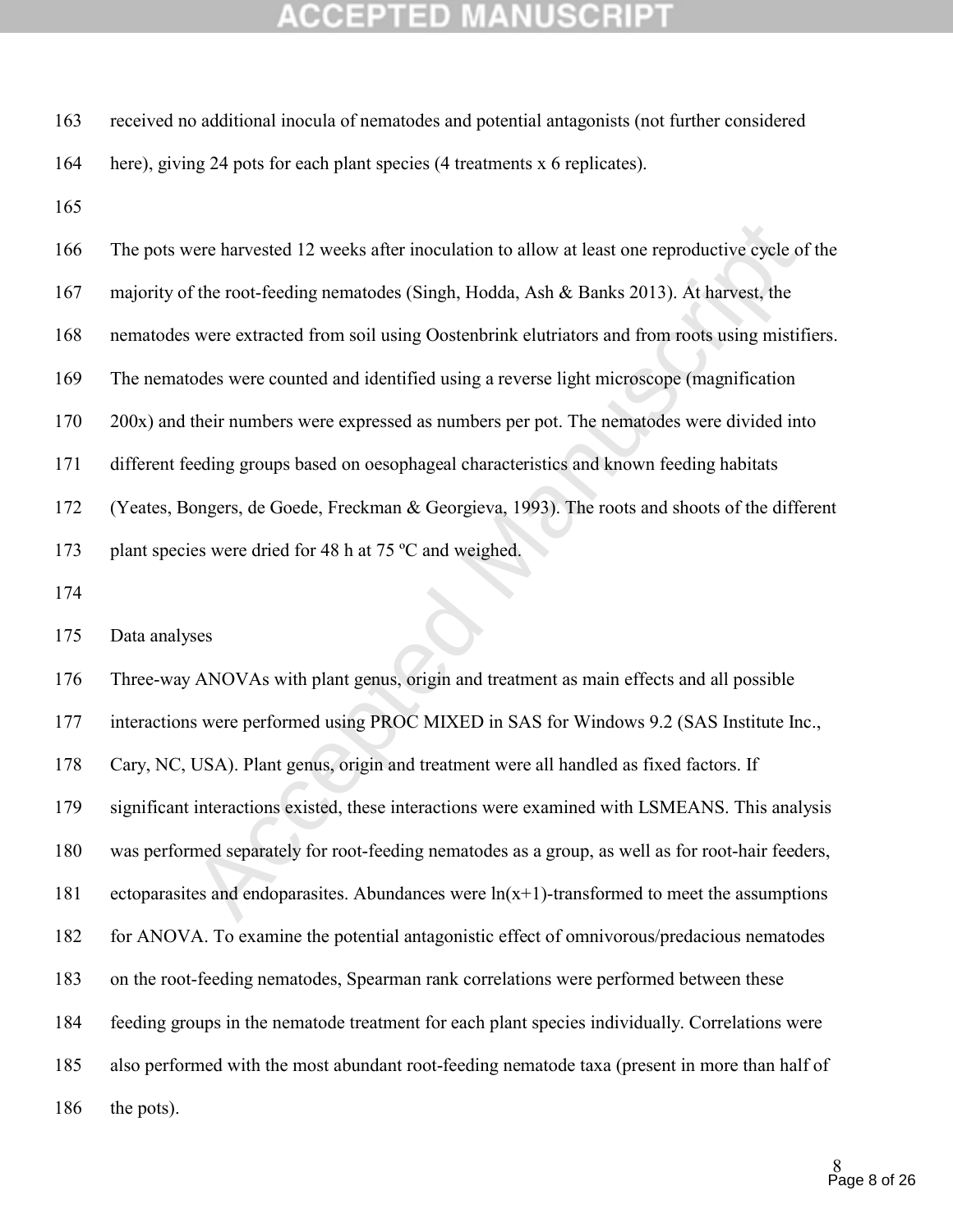# **ACCEPTED MANUSCRIPT**

| 188 | To examine the potential antagonistic effect of microorganisms and microarthropods on the most         |
|-----|--------------------------------------------------------------------------------------------------------|
| 189 | abundant individual root-feeding nematode taxa, Mann-Whitney U-tests were used to compare              |
| 190 | the abundance of these taxa in the presence of either antagonist and abundance in the nematodes-       |
| 191 | only treatment. In addition, the population change in nematode abundances was calculated as            |
| 192 | ln(Nt/Nc) (Brinkman, van der Putten, Bakker & Verhoeven, 2010), with a negative value                  |
| 193 | reflecting top-down control of the antagonists. $N_t$ is the abundance when the antagonist is present  |
| 194 | and $N_c$ when it is absent. If the abundance of a taxon was zero for all replicates in one or more of |
| 195 | the treatments, the population change was not calculated for this taxon.                               |
| 196 |                                                                                                        |
| 197 | <b>Results</b>                                                                                         |
| 198 | Plant biomass production                                                                               |
| 199 | The biomass production of the plant species differed (Fig. 1), but there were no effects of inocula    |
| 200 | on either aboveground or belowground biomass (Table 2). Therefore, expressing the nematode             |
| 201 | abundances as numbers per gram root biomass (Appendix A: Table A1-A4) did not change our               |
| 202 | results.                                                                                               |
| 203 |                                                                                                        |
| 204 | Top-down control of root-feeding nematodes                                                             |
| 205 | We did not find general effects of adding microbes, nematodes and microarthropods, but the             |
| 206 | significant interaction between genus, origin and treatment indicated that the effects of the          |
| 207 | potential nematode antagonists were dependent on the identity of the plant species (Table 3; Fig.      |
| 208 | 2). Among the range-expanders, microarthropods were able to suppress root-feeding nematodes            |
| 209 | in pots with A. biennis (Fig. 2A). In the case of S. inaequidens, there were fewer root-feeding        |
| 210 | nematodes in pots with additional microorganisms than with microarthropods, but there was no           |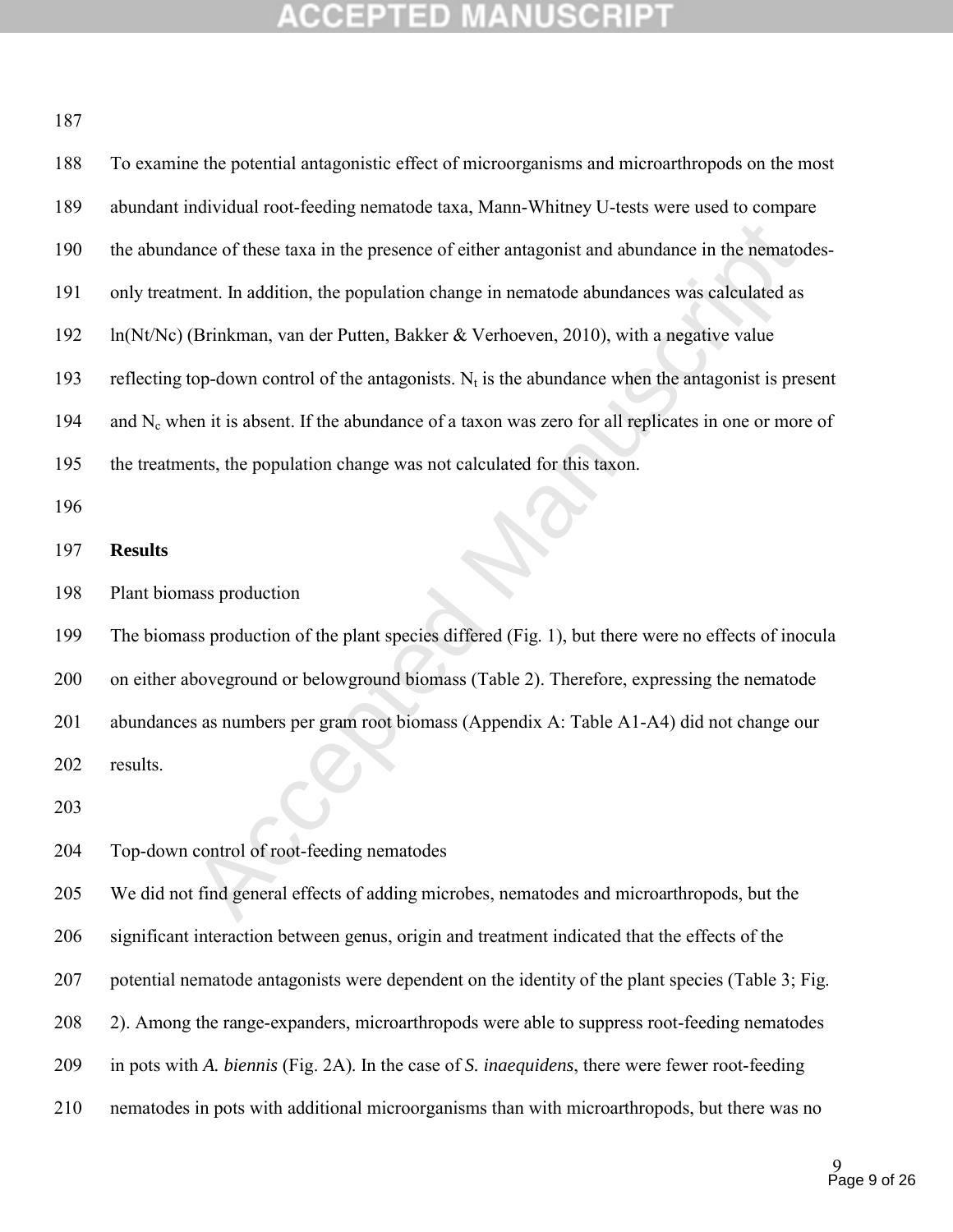#### **CCEPTED MANUSCRIP**  $\Delta$

| 211 | significant difference between both these treatments and the one with only nematodes (Fig. 2D).    |
|-----|----------------------------------------------------------------------------------------------------|
| 212 | Among the native plant species, both microorganisms and microarthropods were able to suppress      |
| 213 | root-feeding nematodes in the case of R. sylvestris (Fig. 2C). In pots with C. jacea, there were   |
| 214 | more root-feeding nematodes when extra microorganisms were added compared to only                  |
| 215 | nematodes (Fig. 2B). No antagonistic effect of adding nematodes could be detected as all           |
| 216 | correlations between root-feeding nematodes and the omnivorous/predacious nematodes were           |
| 217 | non-significant (data not shown).                                                                  |
| 218 |                                                                                                    |
| 219 | Top-down control of different groups of root-feeding nematodes                                     |
| 220 | Even though the individual feeding groups of root-feeding nematodes were not affected by           |
| 221 | treatment, they were affected by plant genus and origin (Table 3). In all plant genera except      |
| 222 | Centaurea, there were more endoparasites in pots with range-expanders. Ectoparasitic nematodes     |
| 223 | reached higher abundances in pots with range-expanding Centaurea and Senecio, but in soils of      |
| 224 | Rorippa there were more ectoparasites in pots with the native plant. Root-hair feeders were less   |
| 225 | abundant in soil of <i>Centaurea</i> , while they were most numerous in pots with the native plant |
| 226 | species.                                                                                           |
| 227 |                                                                                                    |
| 228 | Some effect of nematode addition could be detected for the individual feeding groups of root-      |
| 229 | feeding nematodes. For the range-expanding Artemisia, the abundance of omnivores/predators         |
|     |                                                                                                    |

 feeding nematodes. For the range-expanding *Artemisia*, the abundance of omnivores/predators 230 was negatively correlated with the abundance of root-hair feeders ( $p = -0.87$ ,  $p = 0.02$ ), while for the range-expanding *Rorippa* the abundance of omnivores/predators was positively correlated 232 with the abundance of root-hair feeders ( $\rho$ = 0.94, p=0.005).

Top-down control of individual root-feeding nematode taxa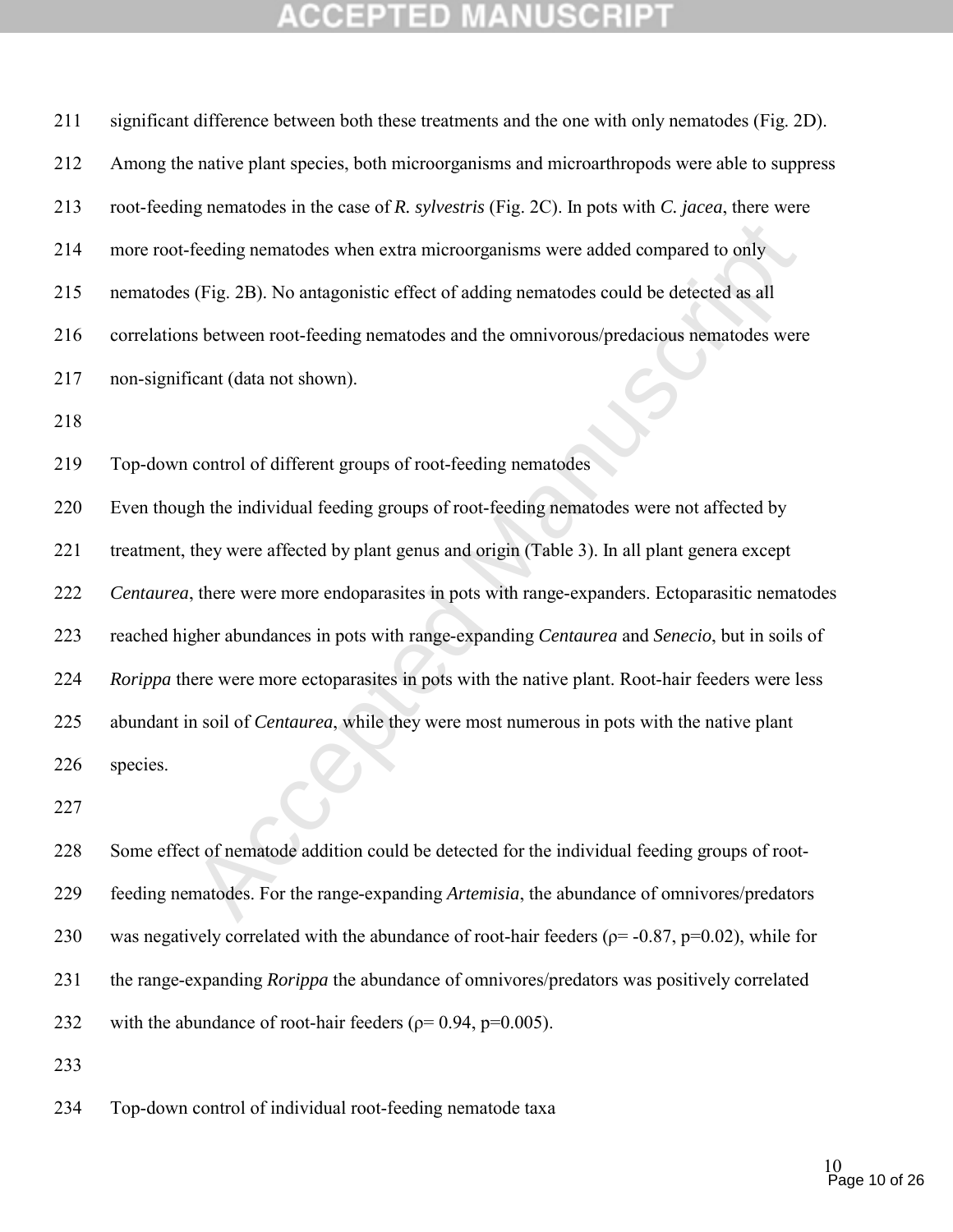## CCEPTED MANUSC

but positively to microarthropods in pots with the native *Artemisia* (Fig. 3B). The *Paratylenchus* was suppressed by microorganisms in pots with the native *Centau* but another family of ectoparasites, Doliehodoridae, r Individual nematode taxa reacted differently to the potential antagonists, however only a handful of the differences recorded were statistically significant (Fig. 3). The root-hair feeding Tylenchidae, responded negatively to microorganisms in pots with the range-expanding *Rorippa* (Fig. 3A), but positively to microarthropods in pots with the native *Artemisia* (Fig. 3B). The ectoparasite *Paratylenchus* was suppressed by microorganisms in pots with the native *Centaurea* (Fig. 3A), but another family of ectoparasites, Dolichodoridae, responded positively to both microorganism and microarthropod additions in case of the native *Senecio* (Fig. 3). The sedentary endoparasite *Meloidogyne chitwoodi,* which establishes a permanent feeding site inside the root, responded negatively to adding microarthropods in pots with the range-expanding *Artemisia* and both to microorganisms and microarthropods in pots with the native *Rorippa*, but positively to microorganisms in pots with the native *Centaurea* (Fig. 3). 

 An effect of nematode addition could also be detected for the individual root-feeding nematode taxa. For the native *Rorippa*, the abundance of omnivores/predators was negatively correlated 249 with the abundance of the ectoparasite *Paratylenchus* ( $\rho$ = -0.88, p=0.02).

#### **Discussion**

 We found that the effects of the potential nematode antagonists were dependent on the identity of the plant species, but not whether plant species were range expanders or not. These results do not support our first hypothesis that top-down control is more effective in range-expanders. In support of our second hypothesis, the addition of microorganisms had a greater control effect than addition of microarthropods. However, ectoparasites and root-hair feeders were not more subjected to top-down control than endoparasites, contrary to our third hypothesis. Instead, the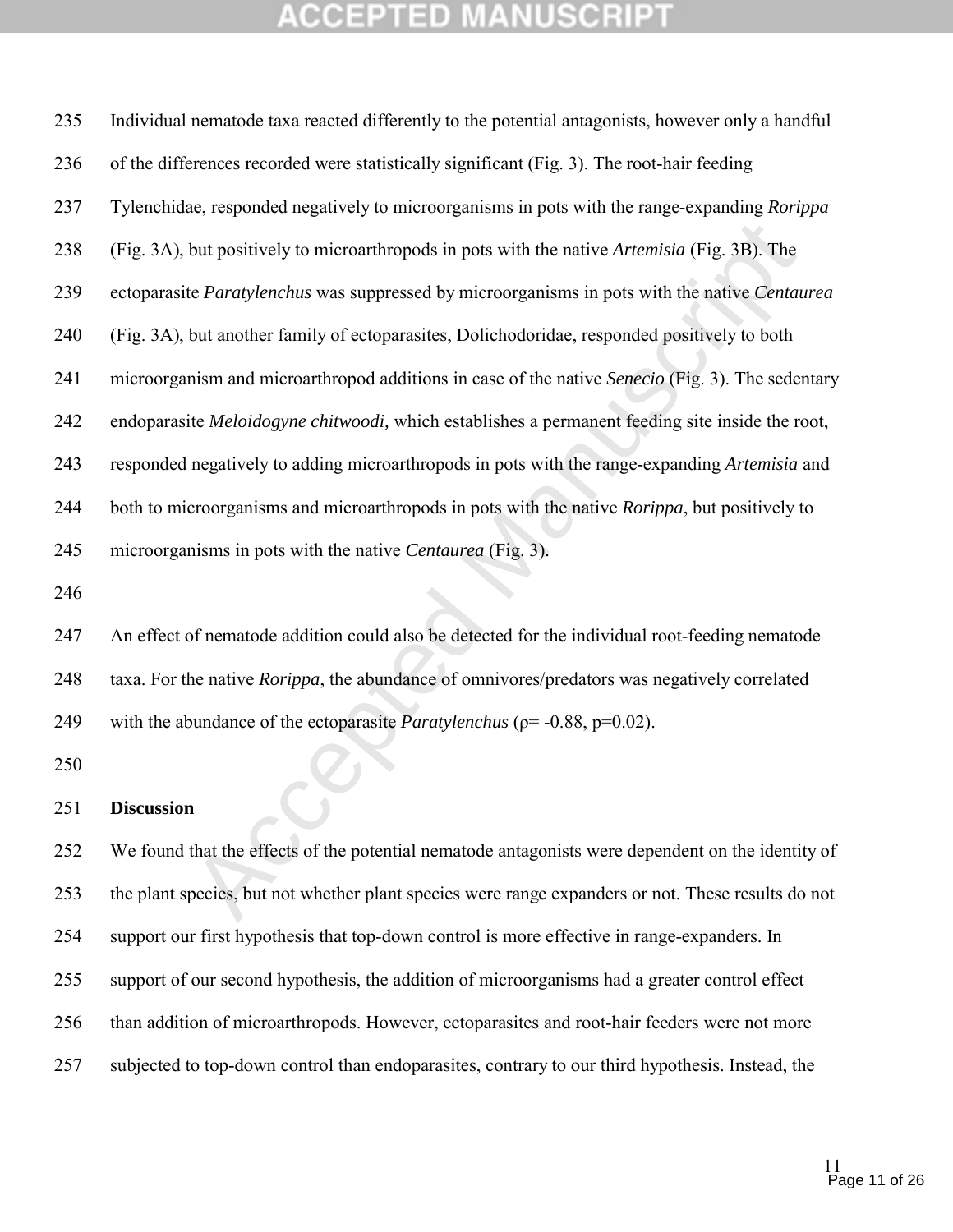### **CEPTED MANUSCR**

 root-knot nematode *M. chitwoodi,* a highly polyphagous sedentary endoparasite, was controlled by both microbes and microarthropods in pots with both native and exotic plant species.

th of the effects of our antagonist additions should be considered in relation to the 1<br>de the inoculations to non-sterilized field soil, which will already have some nema<br>tential (De Rooij-van der Goes, 1995). This design The strength of the effects of our antagonist additions should be considered in relation to the fact that we made the inoculations to non-sterilized field soil, which will already have some nematode control potential (De Rooij-van der Goes, 1995). This design was used to mimic natural field conditions with intact soil communities, and to avoid confounding effects of co-introduction of microbes together with the nematodes. The chosen design gives strength to our results as there were still significant effects on the abundance of root-feeding nematodes after adding nematodes and antagonists to non-sterilized soil. Enhancing the potential of nematode antagonists in field soil might provide more realistic results than creating extreme positive *versus* negative treatment effects in previously sterilized soil, as also has been established for plant-soil feedback studies (Kulmatiski et al., 2008). However, even with the present design our findings may be biased as the data are heavily skewed towards a highly specialized, single endoparasitic species *M. chitwoodi*.

 Results of adding microorganisms may have depended on plant species-specific effects on the 275 rhizosphere communities and/or microbial induction of plant defenses (Doornbos, van Loon  $\&$  Bakker, 2012). However, as the inoculations were done to field soil and therefore all plant species were subjected to the same microflora and possible induction of plant defenses, results of the addition were more likely caused by enhanced top-down control, rather than by enhanced induction of plant defense chemicals, unless induction is density-dependent. Our nutrient additions may have affected plant-herbivore relations (Erb & Lu, 2013), however, adding nutrients avoided stressed plants and increased root defenses due to low nutrient conditions.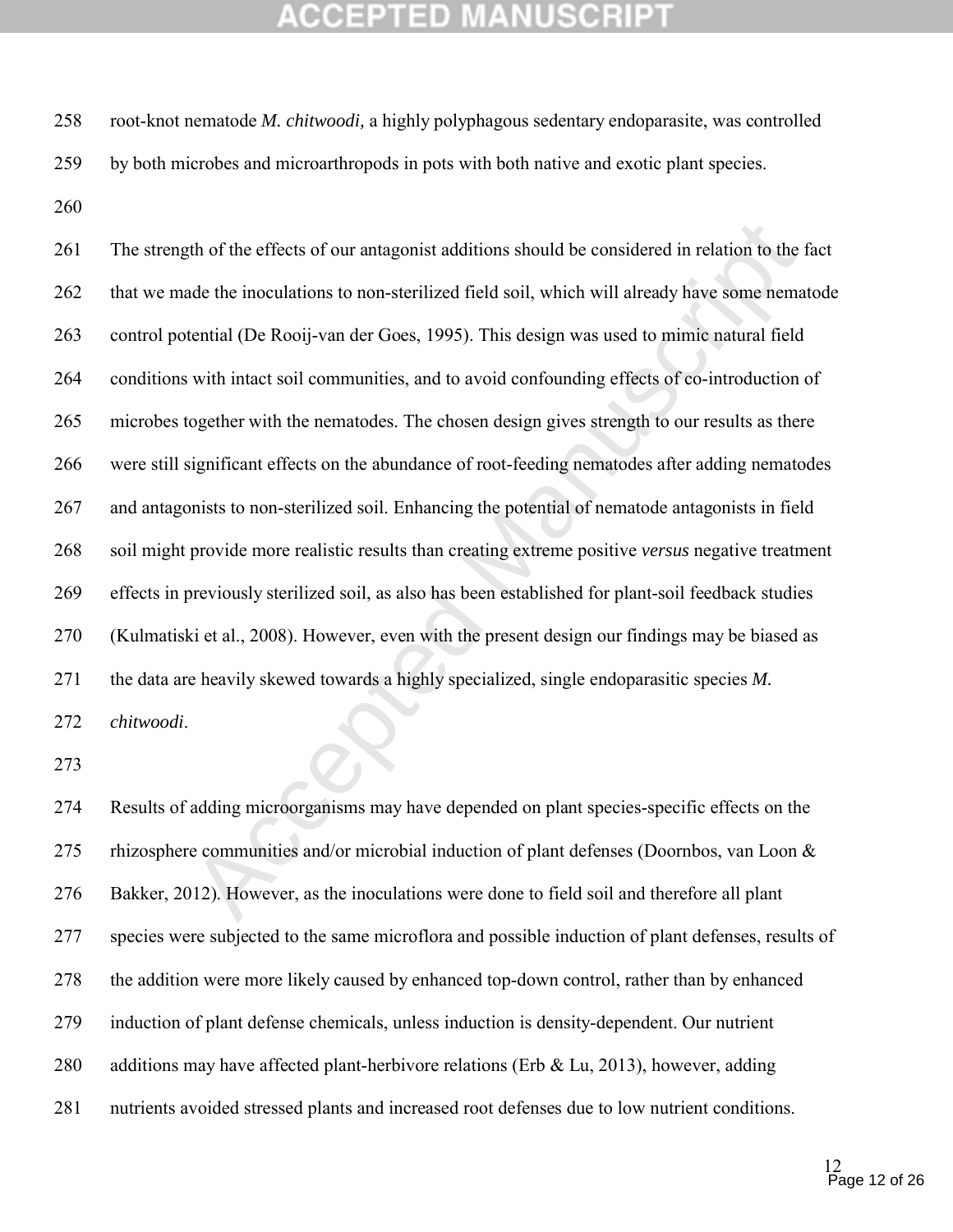## CEPTED

- Nevertheless, similar experiments with different levels of nutrient availability could yield important information about top-down control in the natural environment.
- 

y of Morricn et al. (2012), in general root-feeding nematodes had lower numbers permass in the root zone of range-expanding plant species than of natives. This was a the present study. However, Morricn et al. (2012) includ In the study of Morriën et al. (2012), in general root-feeding nematodes had lower numbers per unit of root mass in the root zone of range-expanding plant species than of natives. This was not the case in the present study. However, Morriën et al. (2012) included more plant species in their study. Considering the plant species pairs common to both studies the patterns are actually the same: more root-feeding nematodes on *A. biennis* than *A. vulgaris* and similar levels on *C. jacea* and *C. stoebe*. For *Senecio inaequidens*, different native congeners were chosen by Morriën et al. (2012) than in the present study; namely *S. vulgaris* and *S. viscosus*. These natives contain fewer types of pyrrolizidine alkaloids than *J. vulgaris* (Smith & Culvenor, 1981), which could be the reason why Morriën et al. (2012) found more root-feeding nematodes on natives than on *S. inaequidens*. This suggests that plant species identity could be important when analyzing differences between the effects of native and non-native plant species on root-feeding nematode community composition.

 Although effects of adding potential antagonists were variable, our results show that both microorganisms and microarthropods have some potential for controlling root-feeding nematode numbers in the rhizosphere of both native and range-expanding plant species (Figs. 2 and 3). In agreement with previous studies (Piśkiewicz et al., 2007; 2008), the addition of microorganisms had a greater control effect than addition of microarthropods. Piśkiewicz et al. (2008) also found that ectoparasites were more strongly controlled than the endoparasites. However, in the present study the sedentary endoparasite *M. chitwoodi* was controlled by both microbes and microarthropods in the rhizospheres of both native and exotic plant species (Fig. 3). Secondary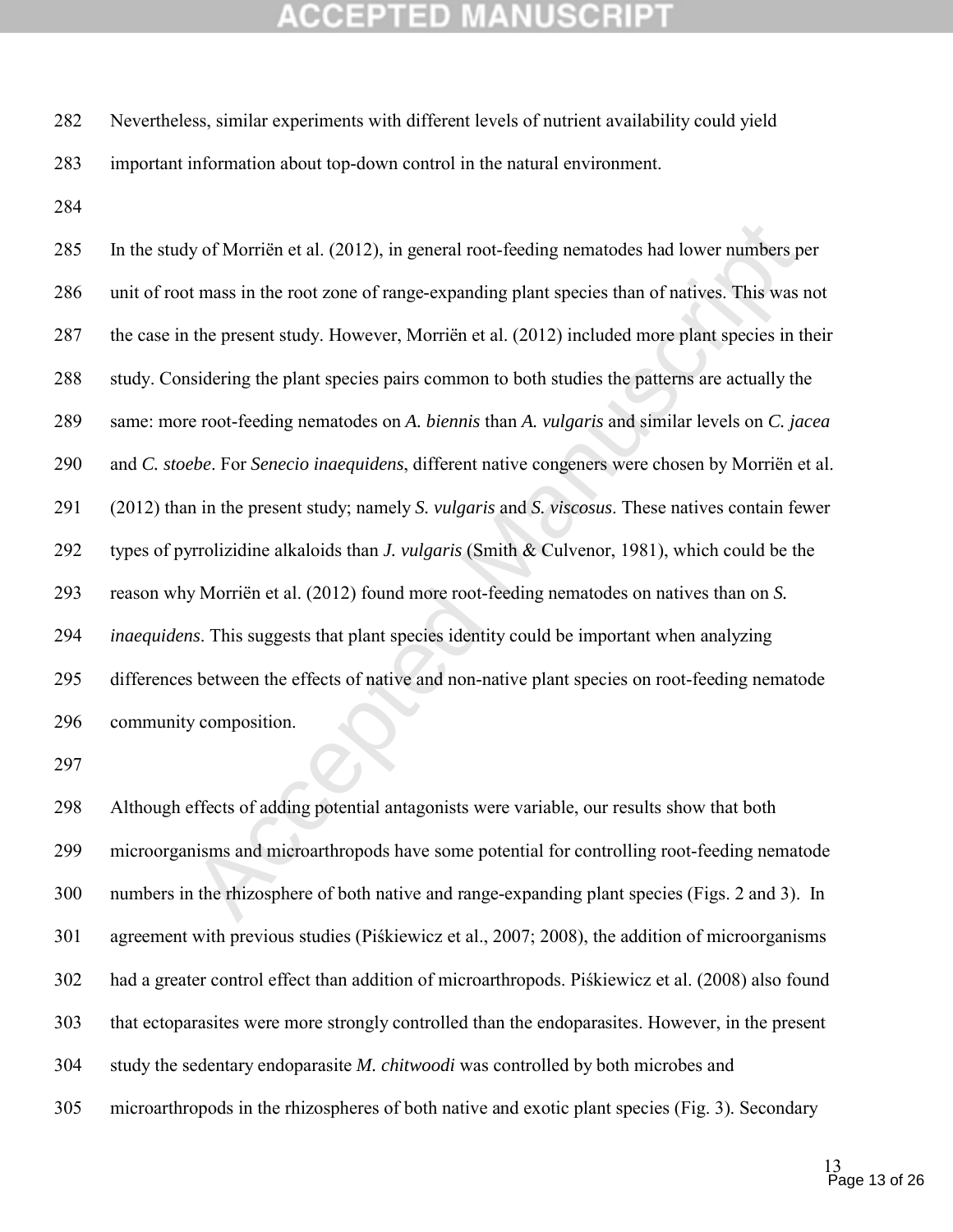## CEPTED

the compounds transported in the phlocm. This could explain why sedentary<br>tite nematodes were less sensitive to exotics than other feeding types of root feeders<br>harer, Schaffner & Steinger, 2004). Biological control resear metabolites in plants are usually stored in relatively high concentrations (Wink, 2010). The feeding mode of *Meloidogyne*, draining the phloem through specialized feeding sites, might make them avoiding the high concentrations of the toxic compounds present in the plant cells, and only encounter the compounds transported in the phloem. This could explain why sedentary endoparasitic nematodes were less sensitive to exotics than other feeding types of root feeders (Müller-Schärer, Schaffner & Steinger, 2004). Biological control research has shown that root- knot nematodes can be controlled by the microbes *Pochonia chlamydosporia* and *Pasteuria penetrans* both in crop (Wesemael, Viaene & Moens, 2011) and in natural systems (Costa, Kerry, Bardgett & Davies, 2012). In the present study, we did not see an effect of adding microbes, nematodes, or microarthropods

 on biomass production of the plant species (Fig. 1). However, it is possible that these effects would show up in the next generation of plants growing in these soils, and this may be due to plant-soil feedback effects (Kulmatiski et al., 2008). In soil conditioned by the different plant species with regulating effect on the root-feeding nematodes, germinating seedlings may benefit reduced herbivore pressure, which may result in increased growth, however, such studies have not yet been performed.

#### **Conclusions**

 In our study using four plant pairs, differences between nematode control in the root zone of range-expanding plant species and congeneric natives appeared to be due to bottom-up, rather than top-down control factors. Effects of microbes, nematodes, or microarthropod addition on nematode abundances were dependent on plant species, but not on plant origin. This variability in top-down control of root-feeding nematodes in the rhizospheres of range-shifting plant species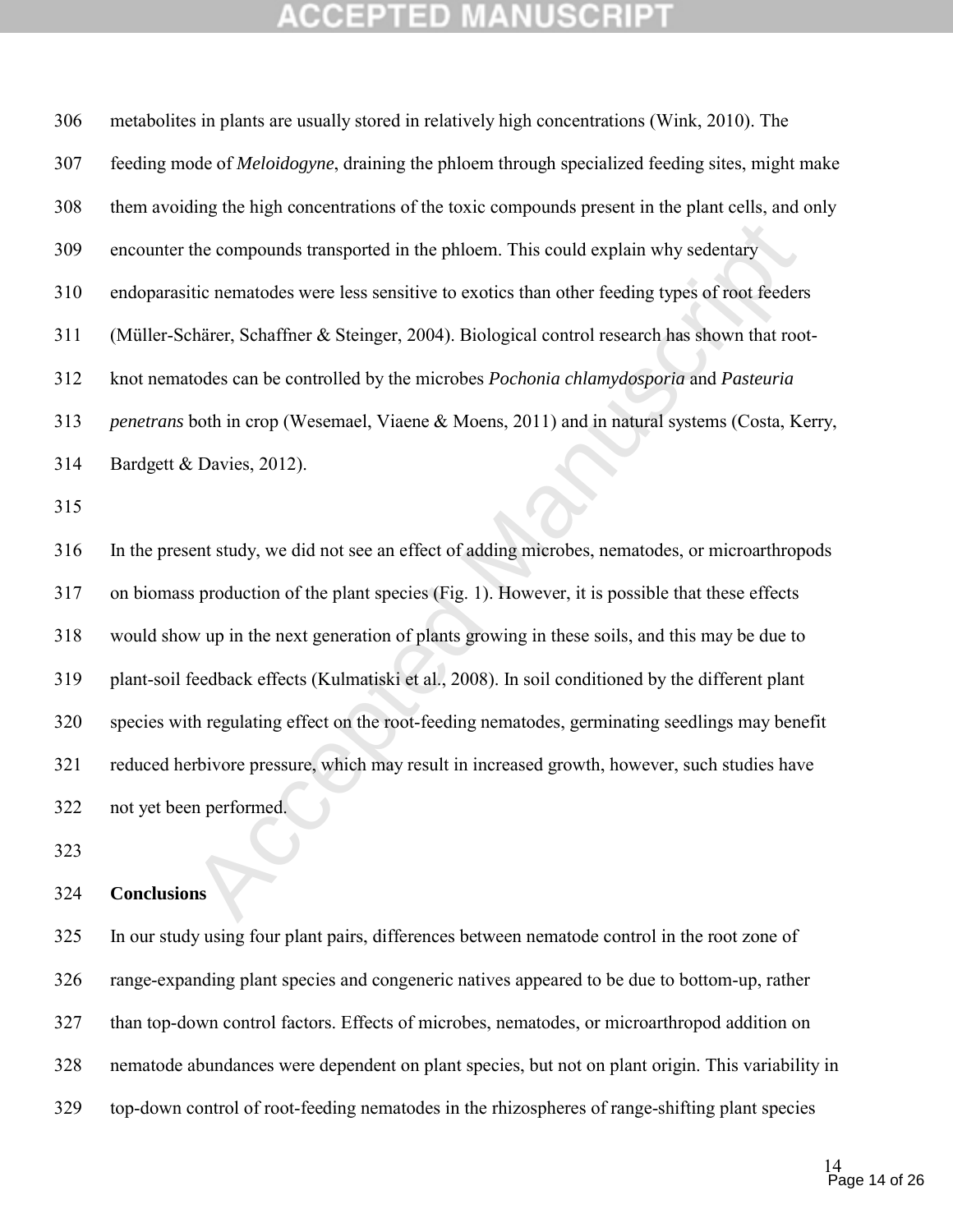# **ACCEPTED MANUSCRIPT**

| 330 | may, at least in part, explain variability among plant species in becoming disproportionally     |
|-----|--------------------------------------------------------------------------------------------------|
| 331 | abundant in their new range.                                                                     |
| 332 |                                                                                                  |
| 333 | <b>Acknowledgements</b>                                                                          |
| 334 | We thank Staatsbosbeheer Regio Oost for allowing permission to collect soil and seeds in the     |
| 335 | Millingerwaard. This study was funded by a FORMAS-postdoctoral grant to MV and an NWO-           |
| 336 | ALW VICI-grant to WvdP. This is publication xxx of the Netherlands Institute of Ecology          |
| 337 | (NIOO-KNAW).                                                                                     |
| 338 |                                                                                                  |
| 339 | <b>Appendix A. Supplementary data</b>                                                            |
| 340 | Supplementary data associated with this article can be found, in the online version, at XXXXX.   |
| 341 |                                                                                                  |
| 342 | <b>References</b>                                                                                |
| 343 | Ali, J. G., Campos-Herrera, R., Alborn, H. T., Duncan, L. W., & Stelinski, L. L. (2013). Sending |
| 344 | mixed messages: A trophic cascade produced by a belowground herbivore-induced cue.               |
| 345 | Journal of Chemical Ecology, 39, 1140-1147.                                                      |
| 346 | Berg, M. P., Kiers, E. T., Driessen, G., van der Heijden, M., Kooi, B. W., Kuenen, F., Liefting, |
| 347 | M., Verhoef, H. A., & Ellers, J. (2010). Adapt or disperse: understanding species                |
| 348 | persistence in a changing world. Global Change Biology, 16, 587-598.                             |
| 349 | Brinkman, E. P., van der Putten, W. H., Bakker, E. J., & Verhoeven, K. J. F. (2010). Plant-soil  |
| 350 | feedback: experimental approaches, statistical analyses and ecological interpretations.          |

*Journal of Ecology, 98*, 1063-1073.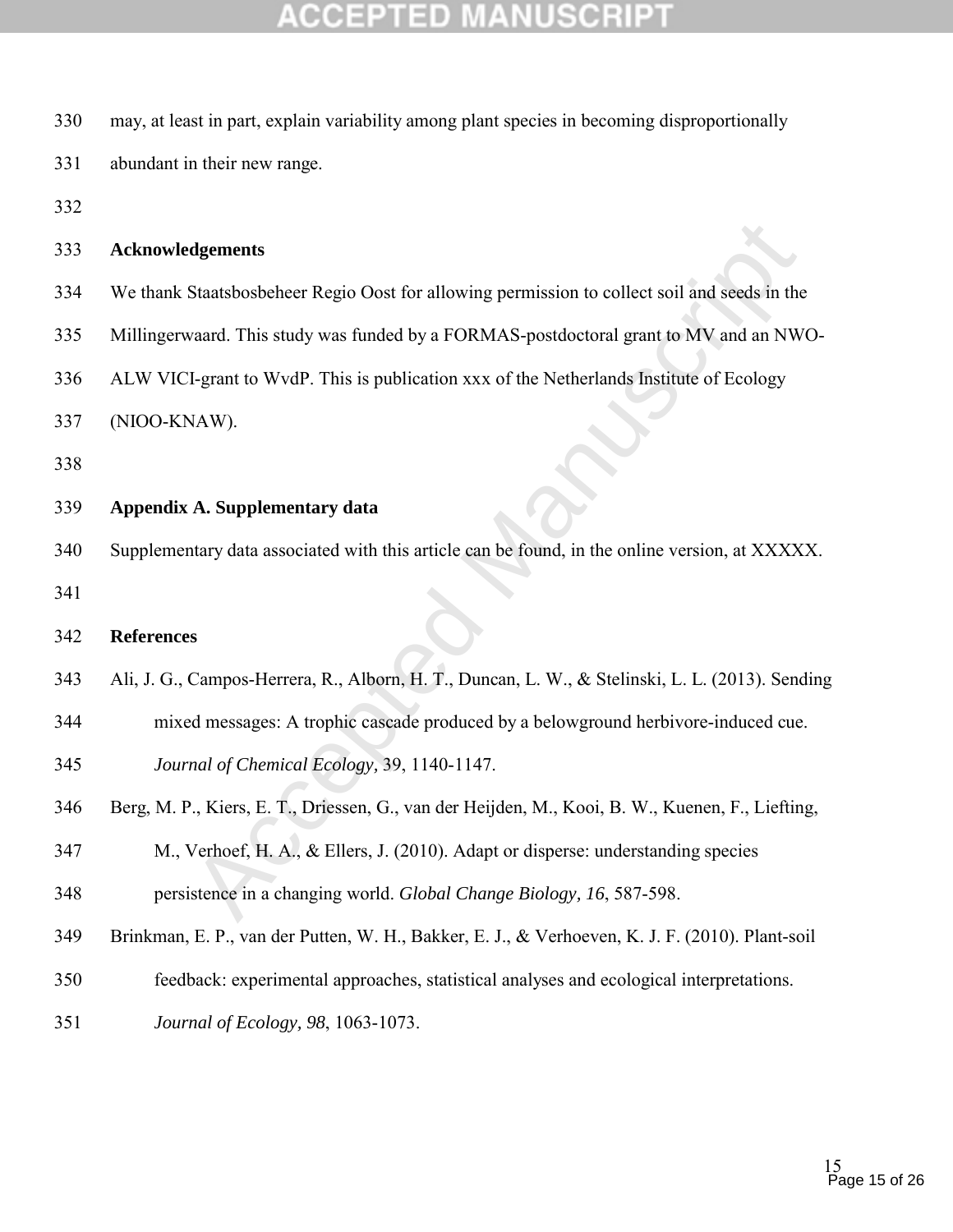# **ACCEPTED MANUSCRIPT**

| 352 | Chakraborty, S., Pangga, I. B., & Roper, M. M. (2012). Climate change and multitrophic          |
|-----|-------------------------------------------------------------------------------------------------|
| 353 | interactions in soil: the primacy of plants and functional domains. Global Change Biology,      |
| 354 | 18, 2111-2125.                                                                                  |
| 355 | Costa, S. R., Kerry, B. R., Bardgett, R. D., & Davies, K. G. (2012). Interactions between       |
| 356 | nematodes and their microbial enemies in coastal sand dunes. Oecologia, 170, 1053-1066.         |
| 357 | De Rooij-van der Goes, P. C. E. M. (1995). The role of plant-parasitic nematodes and soil-borne |
| 358 | fungi in the decline of Ammophila arenaria (L.) Link. New Phytologist, 129, 661-669.            |
| 359 | Doornbos, R. F., van Loon, L. C., & Bakker, P. A. H. M. (2012). Impact of root exudates and     |
| 360 | plant defense signaling on bacterial communities in the rhizosphere - a review. Agronomy        |
| 361 | for Sustainable Development, 32, 227-243.                                                       |
| 362 | Engelkes, T., Morriën, E., Verhoeven, K. J. F., Bezemer, T. M., Biere, A., Harvey, J. A.,       |
| 363 | McIntyre, L. M., Tamis, W. L. M., & van der Putten, W. H. (2008). Successful range-             |
| 364 | expanding plants experience less above-ground and below-ground enemy impact. Nature,            |
| 365 | 456, 946-948.                                                                                   |
| 366 | Engelkes, T., Wouters, B., Bezemer, T. M., Harvey, J. A., & van der Putten, W. H. (2012).       |
| 367 | Contrasting patterns of herbivore and predator pressure on invasive and native plants. Basic    |
| 368 | and Applied Ecology, 13, 725-734.                                                               |
| 369 | Erb, M., & Lu, J. (2013) Soil abiotic factors influence interactions between belowground        |
| 370 | herbivores and plant roots. Journal of Experimental Botany, 64, 1295-1303.                      |
| 371 | Fortuna, T. M., Woelke, J. B., Hordijk, C. A., Jansen, J. J., van Dam, N. M., Vet, L. E. M., &  |
| 372 | Harvey, J. A. (2013). A tritrophic approach to the preference–performance hypothesis            |
| 373 | involving an exotic and a native plant. <i>Biological Invasions</i> , 15, 2387-2401.            |
| 374 | Kulmatiski, A., Beard, K. H., Stevens, J. R., & Cobbold, S. M. (2008). Plant-soil feedbacks: a  |

meta-analytical review. *Ecology Letters, 11*, 980-992.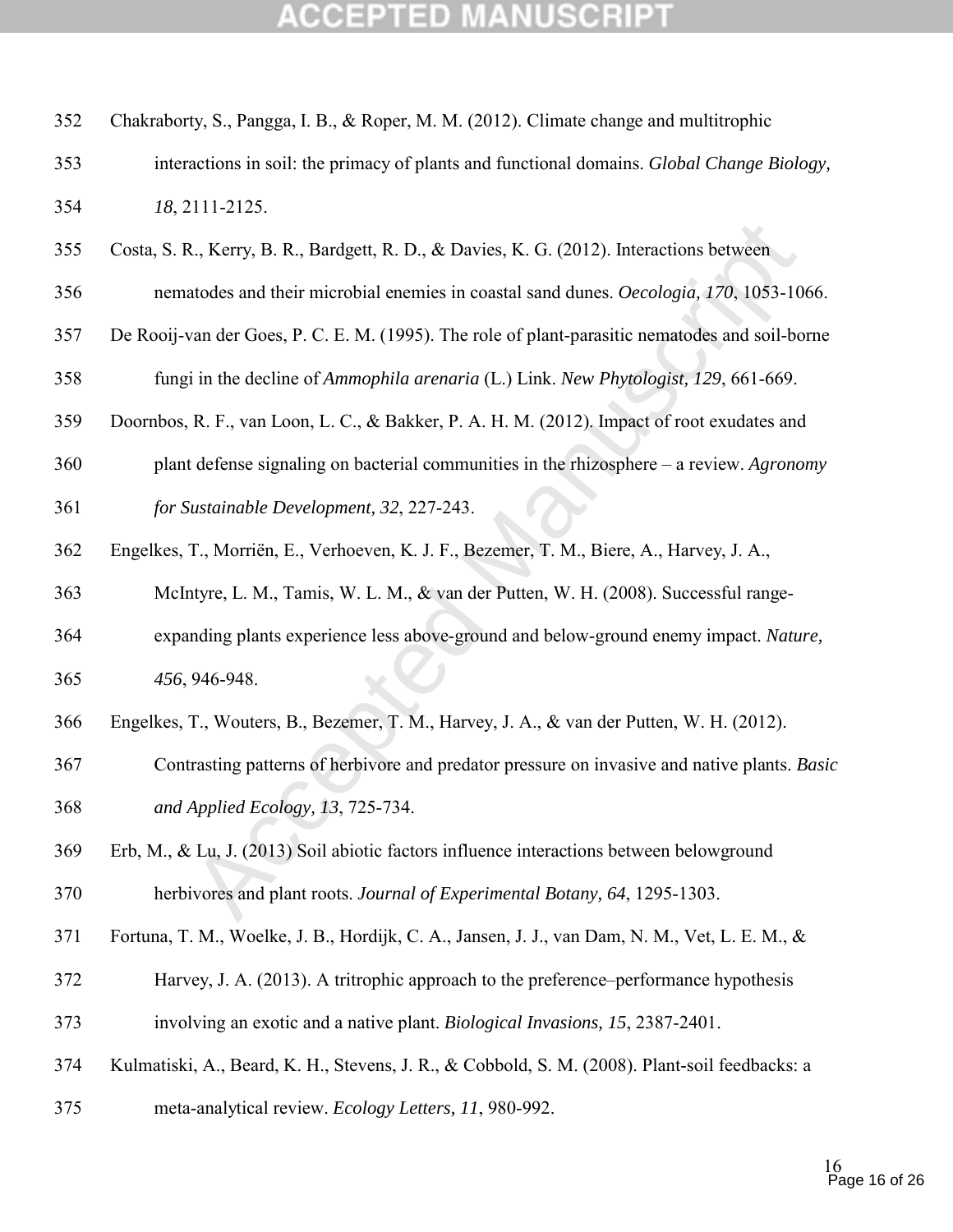## COEPTED

- Morriën, E., Duyts, H., & van der Putten, W. H. (2012). Effects of native and exotic range-
- expanding plant species on taxonomic and functional composition of nematodes in the soil
- food web. *Oikos, 121*, 181-190.
- Müller-Schärer, H., Schaffner, U., & Steinger, T. (2004). Evolution in invasive plants:
- implications for biological control. *Trends in Ecology and Evolution, 19*, 417-422.
- Parmesan, C., & Yohe, G. (2003). A globally coherent fingerprint of climate change impacts
- across natural systems. *Nature, 421*, 37-42.
- Piśkiewicz, A. M., Duyts, H., Berg, M. P., Costa, S. R., & van der Putten, W. H. (2007). Soil
- microorganisms control plant ectoparasitic nematodes in natural coastal foredunes.
- *Oecologia, 152*, 505-514.
- härer, H., Schaffner, U., & Steinger, T. (2004). Evolution in invasive plants:<br>
ications for biological control. *Trends in Ecology and Evolution*, 19, 417-422.<br>
C., & Yohe, G. (2003). A globally coherent fingerprint of el Piśkiewicz, A. M., Duyts, H., & van der Putten, W. H. (2008). Multiple species-specific controls of root-feeding nematodes in natural soils. *Soil Biology & Biochemistry, 40,* 2729-2735.
- Preisser, E. L., Dugaw, C. J., Dennis, B., & Strong, D. R. (2006). Plant facilitation of a
- belowground predator. *Ecology, 87*, 1116-1123.
- Price, P. W., Bouton, C. E., Gross, P., McPheron, B. A., Thompson, J. N., & Weis, A. E. (1980).
- Interactions among three trophic levels: influence of plants on interactions between insect
- herbivores and natural enemies. *Annual Review of Ecology and Systematics, 11*, 41-65.
- Rasmann, S., Köllner, T. G., Degenhardt, J., Hiltpold, I., Toepfer, S., Kuhlmann, U., Gershenzon,
- 394 J., & Turlings, T. C. J. (2005). Recruitment of entomopathogenic nematodes by insect-
- damaged maize roots. *Nature, 434*, 732-737.
- Singh, S. K., Hodda, M., Ash, G. J., & Banks, N. C. (2013). Plant-parasitic nematodes as invasive
- species: characteristics, uncertainty and biosecurity implications. *Annals of Applied*
- *Biology, 163*, 323-350.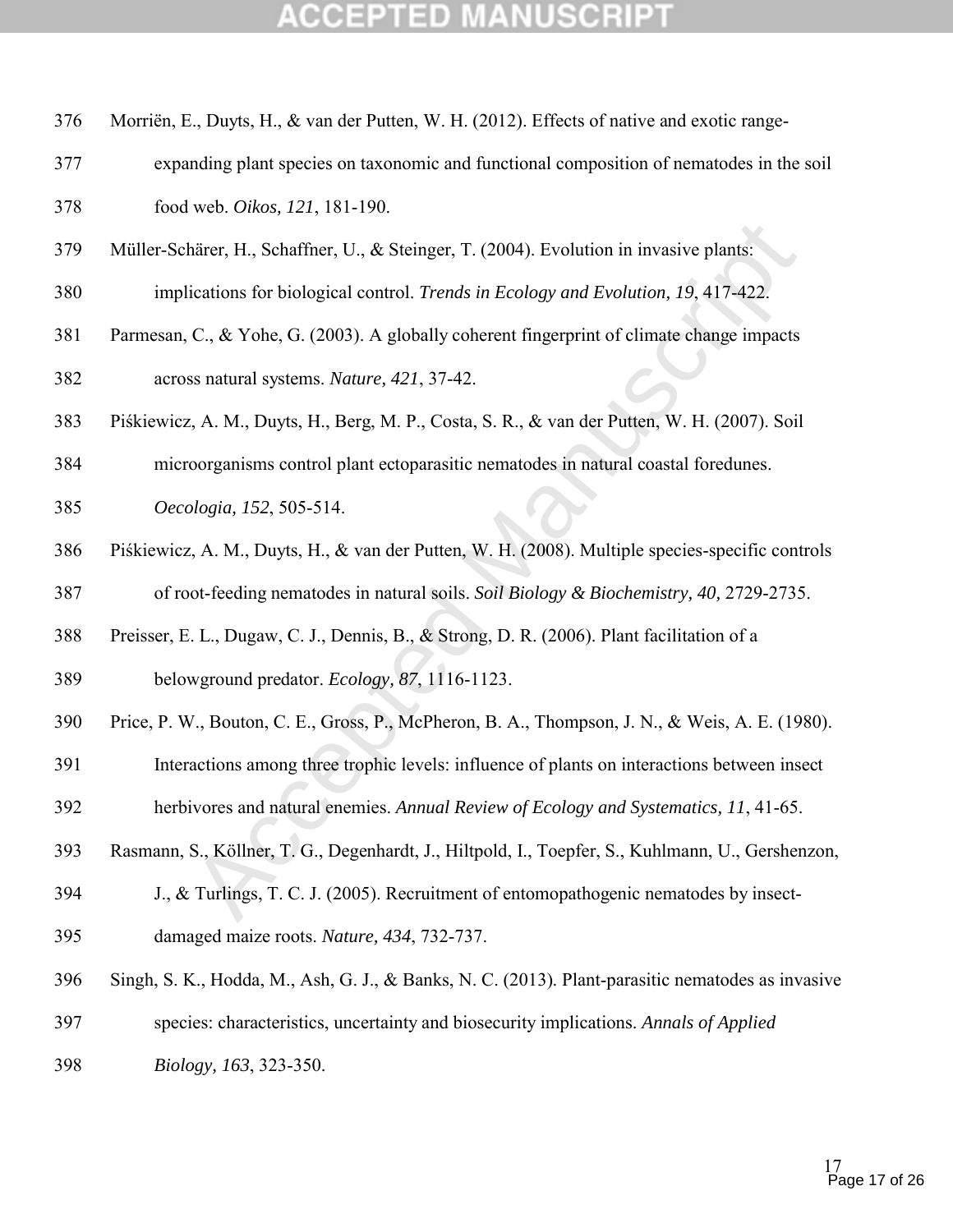## CCEPTED

- Smith, L. W., & Culvenor, C. C. J. (1981). Plant sources of hepatotoxic pyrrolizidine alkaloids. *Journal of Natural Products, 44*, 129-152.
- Tamis, W. L. M., van der Meijden, R., Runhaar, J., Bekker, R. M., Ozinga, W. A., Ode, B., &
- Hoste, I. (2005). Anex: standaardlijst van de Nederlandse flora 2003. *Gorteria*, Suppl. 6,
- 135–229.
- van Grunsven, R. H. A., van der Putten, W. H., Bezemer, T. M., Tamis, W. L. M., Berendse, F.,
- c, I. (2005). Anex: standaardlijst van de Nederlandse flora 2003. *Gorteria*, Suppl. (229.<br>
229.<br>
229.<br>
229.<br>
229.<br>
229.<br>
22. Exercepted Manuscripts. H., Bezemer, T. M., Tamis, W. L. M., Berendse,<br>
22. Exercepted Manuscrip Veenendaal, E. M. (2007). Reduced plant-soil feedback of plant species expanding their range as compared to natives. *Journal of Ecology, 95*, 1050-1057.
- van Tol, R. W. H. M., van der Sommen, A. T. C., Boff, M. I. C., van Bezooijen, J., Sabelis, M.
- W., & Smits, P. H. (2001). Plants protect their roots by alerting the enemies of grubs. *Ecology Letters, 4*, 292-294.
- Walther, G. R., Post, E., Convey, P., Menzel, A., Parmesan, C., Beebee, T. J. C., Fromentin, J.
- M., Hoegh-Guldberg, O., & Bairlein, F. (2002). Ecological responses to recent climate
- change. *Nature, 416*, 389-395.
- Wesemael, W. M. L., Viaene, N., & Moens, M. (2011). Root-knot nematodes (*Meloidogyne* spp.)
- in Europe. *Nematology, 13*, 3-16.
- Wink, M. (2010). Introduction: biochemistry, physiology and ecological functions of secondary
- metabolites. In M. Wink, (Ed.), *Annual plant reviews: biochemistry of plant secondary*
- *metabolism* (pp. 1958-1979). Chicester: Wiley-Blackwell.
- Yeates, G. W., Bongers, T., de Goede, R. G. M., Freckman, D. W., & Georgieva, S. S. (1993)
- Feeding habits in soil nematode families and genera an outline for soil ecologists. *Journal*
- *of Nematology, 25*, 315-331.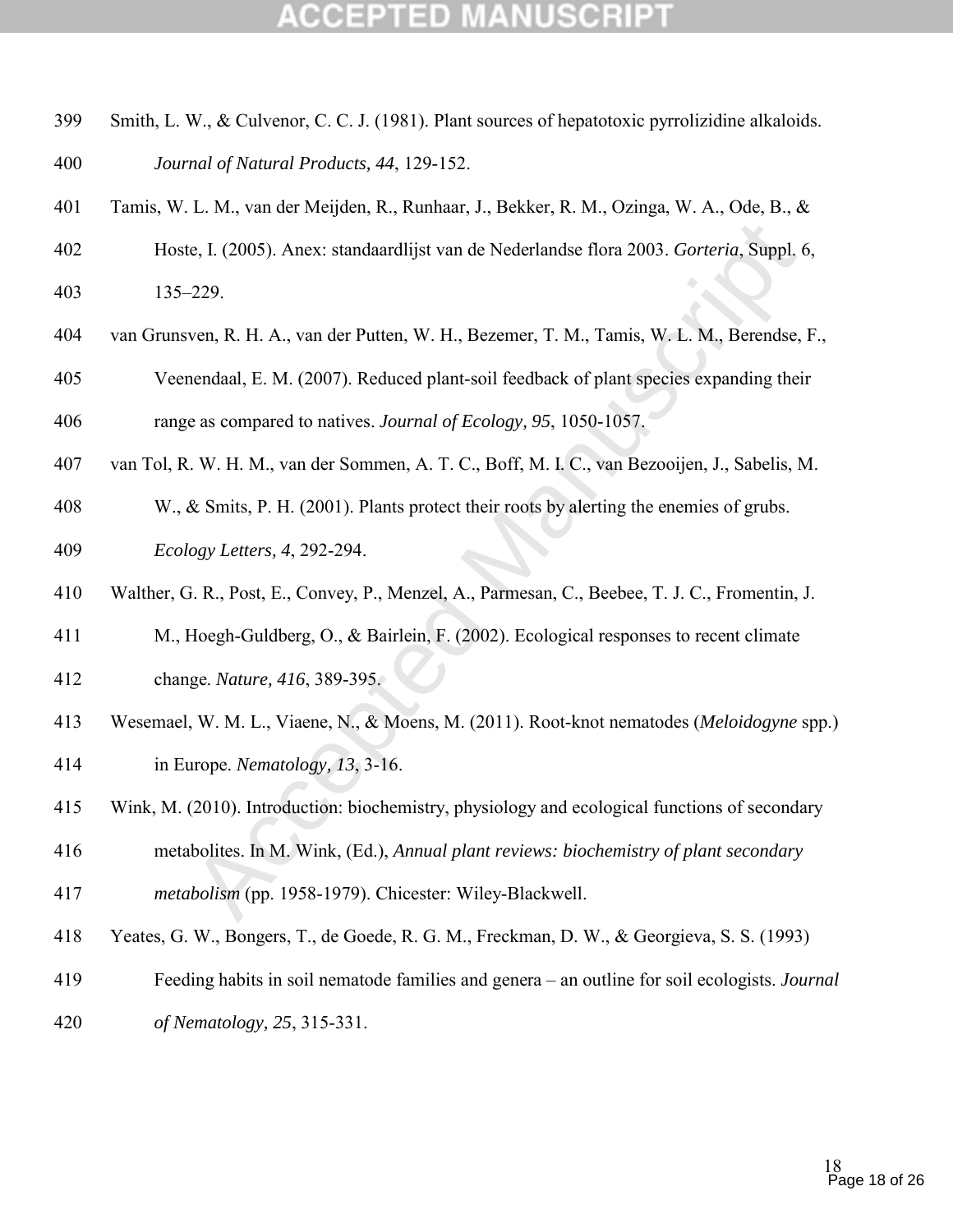# **ACCEPTED MANUSCRIPT**

| 421 | Fig. 1. Shoot and root biomass (mean $\pm$ SE) for plant species pairs of range-expanding plants   |
|-----|----------------------------------------------------------------------------------------------------|
| 422 | (grey bars) and their native congeners (white bars) in a greenhouse experiment investigating top-  |
| 423 | down control of root-feeding nematodes. Treatments: left bar - nematodes; middle bar -             |
| 424 | nematodes + microorganisms; right bar – nematodes + microarthropods.                               |
| 425 |                                                                                                    |
| 426 | Fig. 2. Numbers of root-feeding nematodes (per pot; mean $\pm$ SE), divided into different feeding |
| 427 | types (endoparasites - grey; ectoparasites - white; epidermis/root-hair feeders - black), in a     |
| 428 | greenhouse experiment with 4 plant species pairs of range-expanders and their native congeners     |
| 429 | investigating top-down control of root-feeding nematodes. Nematodes were extracted both from       |
| 430 | soil (Oostenbrink elutriators) and from roots (mistifiers). Treatment codes: N – nematodes; B –    |
| 431 | nematodes + microorganisms; M - nematodes + microarthropods.                                       |
| 432 |                                                                                                    |
| 433 | Fig. 3. Population change of four root-feeding nematode taxa in plant species pairs of range-      |
| 434 | expanding plants and their native congeners subjected to top-down control of (A)                   |
| 435 | microorganisms and (B) microarthropods. $N_t$ is the abundance when the antagonist is present and  |
| 436 | $N_c$ when it is absent. (* p<0.05, Mann-Whitney U test abundance in pots with vs without          |
| 437 | antagonist)                                                                                        |
| 438 |                                                                                                    |
| 439 |                                                                                                    |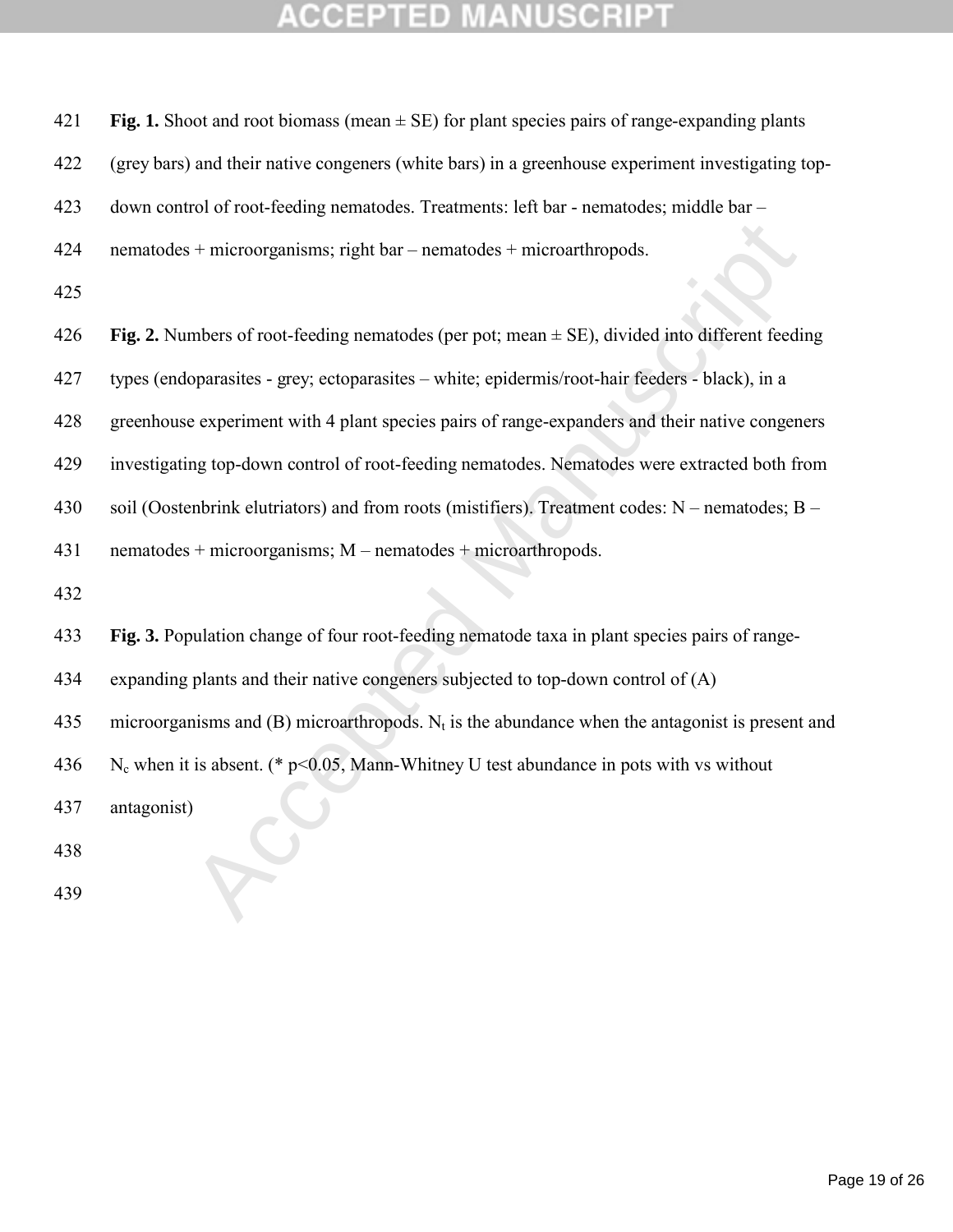**Table 1.** Investigated plant species pairs of range-expanding plants in the Netherlands (in bold) and their congeners native to the

| Table 1. Investigated plant species pairs of range-expanding plants in the Netherlands (in bold) and their congeners n |                        |                                         |
|------------------------------------------------------------------------------------------------------------------------|------------------------|-----------------------------------------|
| Netherlands.                                                                                                           |                        |                                         |
| Plant species                                                                                                          | Geographical origin    | Time of first introduction <sup>a</sup> |
| Artemisia biennis Willd.                                                                                               | Eurasian (North Asia)  | $1950 - 75$                             |
| Artemisia vulgaris L.                                                                                                  | Native                 |                                         |
| Centaurea stoebe L.                                                                                                    | Eurasian (Mid-Europe)  | 1950-75                                 |
| Centaurea jacea L.                                                                                                     | Native                 |                                         |
| Rorippa austriaca (Crantz) Besser                                                                                      | Eurasian (East Europe) | 1900-25                                 |
| Rorippa sylvestris (L.) Besser                                                                                         | Native                 |                                         |
| Senecio inaequidens De Candolle                                                                                        | South Africa           | 1925-50                                 |
| Jacobaea vulgaris P. Gaertn (syn. Senecio jacobaea L.)                                                                 | Native                 |                                         |
| <sup>a</sup> Tamis et al., 2005                                                                                        |                        |                                         |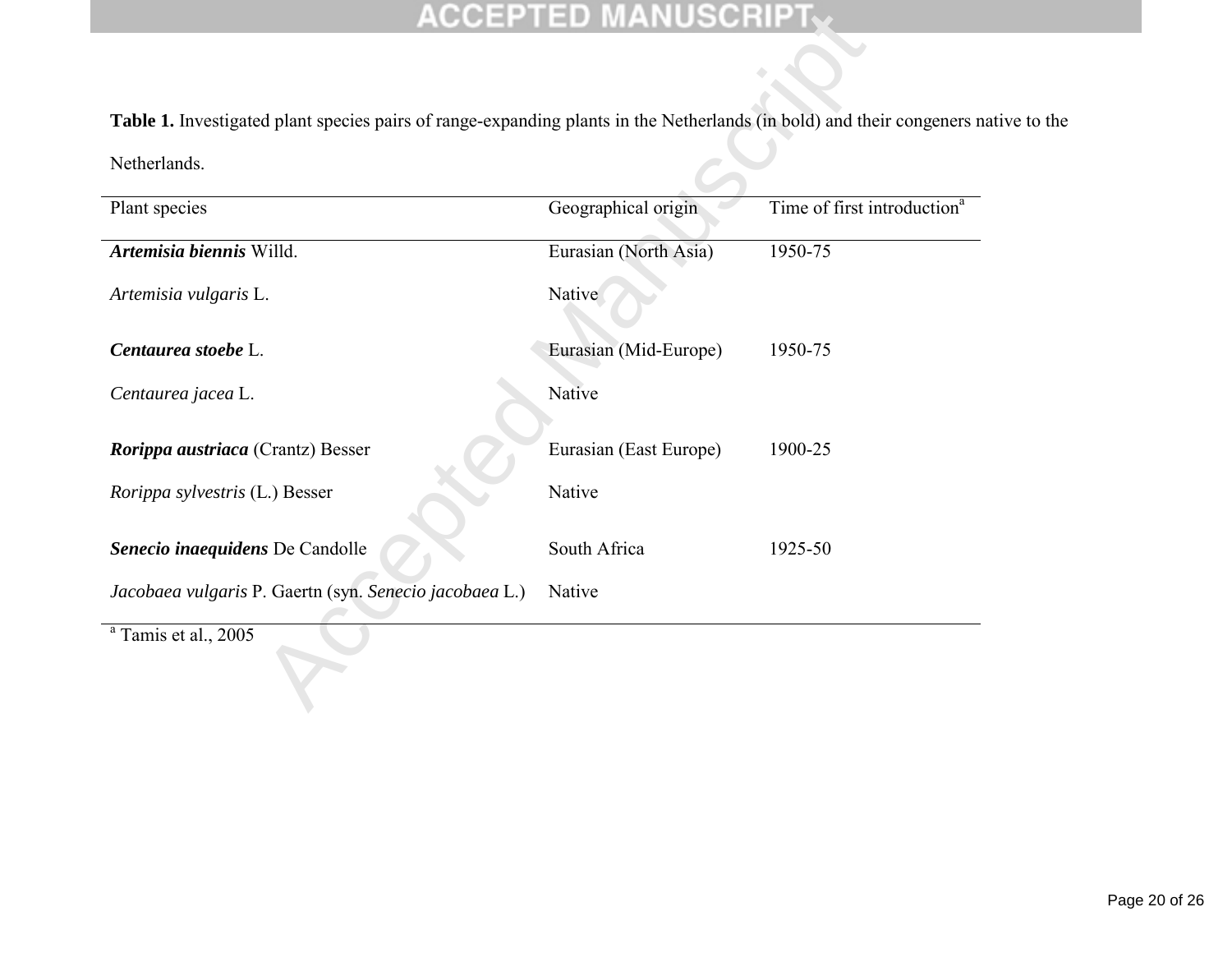#### **CCEPTED MANUSCRIPT** 生

**Table 2.** Results from three-way ANOVAs investigating the effect of plant genus, plant origin and nematode antagonist treatment and their interactions on the shoot and root biomass of plant species pairs of range-expanders and their native congeners. The treatment with no additional inocula is included in the analyses.

|                                   |           | Shoot biomass | Root biomass |               |  |
|-----------------------------------|-----------|---------------|--------------|---------------|--|
|                                   | ${\bf F}$ | ${\bf P}$     | ${\bf F}$    | $\mathbf{P}$  |  |
| Genus (G)                         | 50.02     | < 0.0001      | 9.89         | $\sim 0.0001$ |  |
| Origin (O)                        | 26.43     | < 0.0001      | 43.72        | < 0.0001      |  |
| Treatment (T)                     | 1.14      | 0.33          | 0.14         | 0.93          |  |
| $G \times O$                      | 14.58     | < 0.0001      | 15.69        | < 0.0001      |  |
| ${\bf G}$ x ${\bf T}$             | 0.99      | 0.45          | 0.59         | $0.80\,$      |  |
| $\hbox{O\,{\sc x}}$ T             | 0.48      | 0.70          | 2.02         | $0.11\,$      |  |
| ${\bf G}$ x ${\bf O}$ x ${\bf T}$ | 0.79      | 0.62          | 0.52         | 0.86          |  |
|                                   |           |               |              |               |  |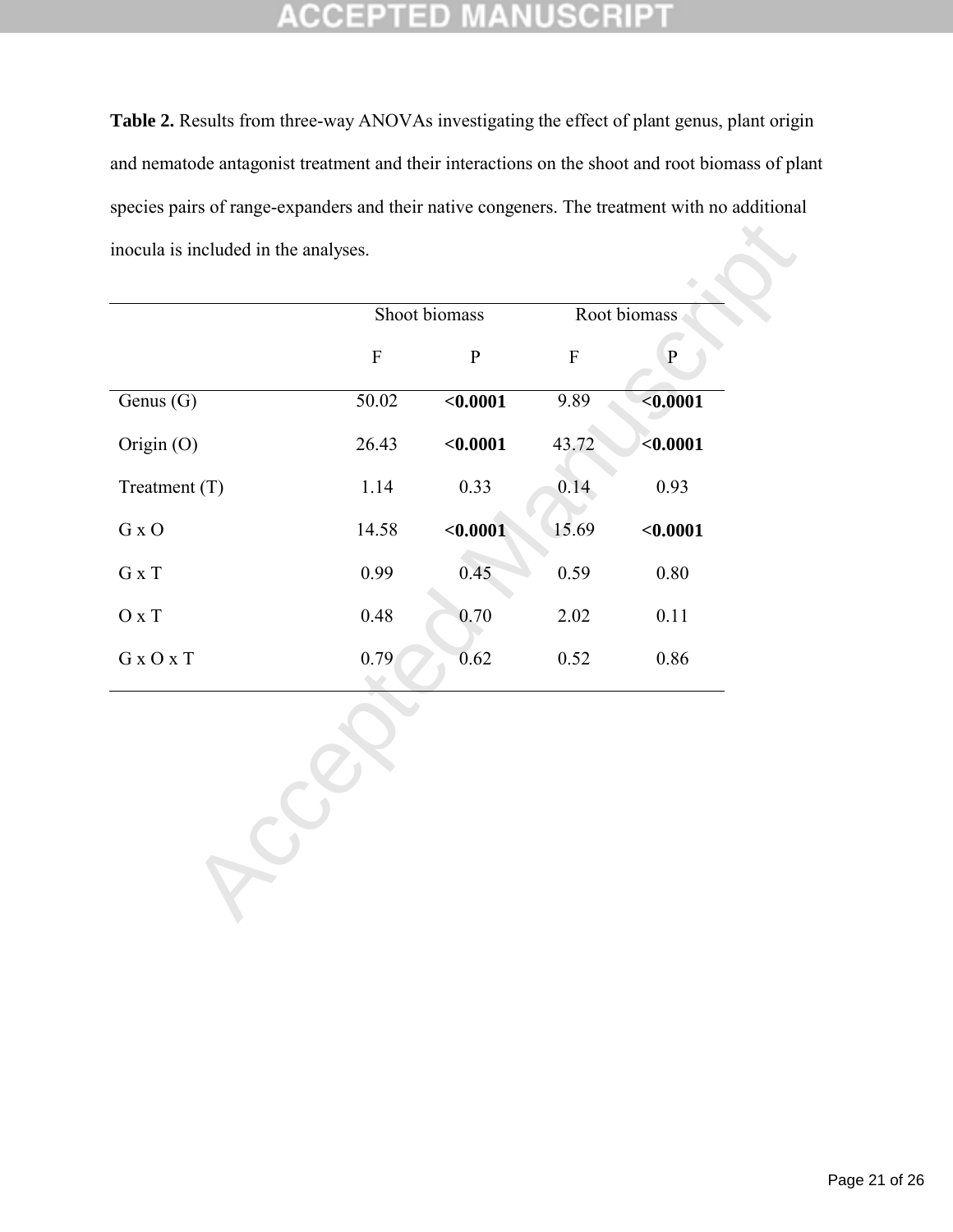**Table 3.** Results from three-way ANOVAs investigating the effect of plant genus, plant origin and nematode antagonist treatment and

|  |  |  | their interactions on the abundance of root-feeding nematodes. |
|--|--|--|----------------------------------------------------------------|
|  |  |  |                                                                |

| Table 3. Results from three-way ANOVAs investigating the effect of plant genus, plant origin and nematode ant<br>their interactions on the abundance of root-feeding nematodes. |             |                        |                |                   |                |               |                           |                 |
|---------------------------------------------------------------------------------------------------------------------------------------------------------------------------------|-------------|------------------------|----------------|-------------------|----------------|---------------|---------------------------|-----------------|
|                                                                                                                                                                                 |             | Total root-feeding     |                | Root-hair feeders |                | Ectoparasites |                           | Endoparasites   |
|                                                                                                                                                                                 | $\mathbf F$ | nematodes<br>${\bf P}$ | $\overline{F}$ | $\mathbf{P}$      | $\overline{F}$ | $\, {\bf P}$  | $\boldsymbol{\mathrm{F}}$ | $\mathbf{P}$    |
| Genus (G)                                                                                                                                                                       | 240         | $\sqrt{0.0001}$        | 11.3           | < 0.0001          | 23.6           | < 0.0001      | 370                       | $\sqrt{0.0001}$ |
| Origin (O)                                                                                                                                                                      | 219         | < 0.0001               | 9.39           | 0.0027            | 6.97           | 0.0094        | 121                       | < 0.0001        |
| Treatment $(T)$                                                                                                                                                                 | 1.44        | 0.24                   | 1.79           | 0.17              | 0.46           | 0.63          | 0.47                      | 0.63            |
| G x O                                                                                                                                                                           | 38.8        | < 0.0001               | 1.42           | 0.24              | 23.4           | < 0.0001      | 22.8                      | < 0.0001        |
| G x T                                                                                                                                                                           | 2.60        | 0.02                   | 1.71           | 0.12              | 1.89           | 0.09          | 1.01                      | 0.43            |
| $O \times T$                                                                                                                                                                    | 0.91        | 0.40                   | 0.05           | 0.96              | 1.81           | 0.17          | 0.27                      | 0.76            |
| G x O x T                                                                                                                                                                       | 3.07        | 0.0078                 | 1.49           | 0.19              | 1.70           | 0.13          | 1.42                      | 0.21            |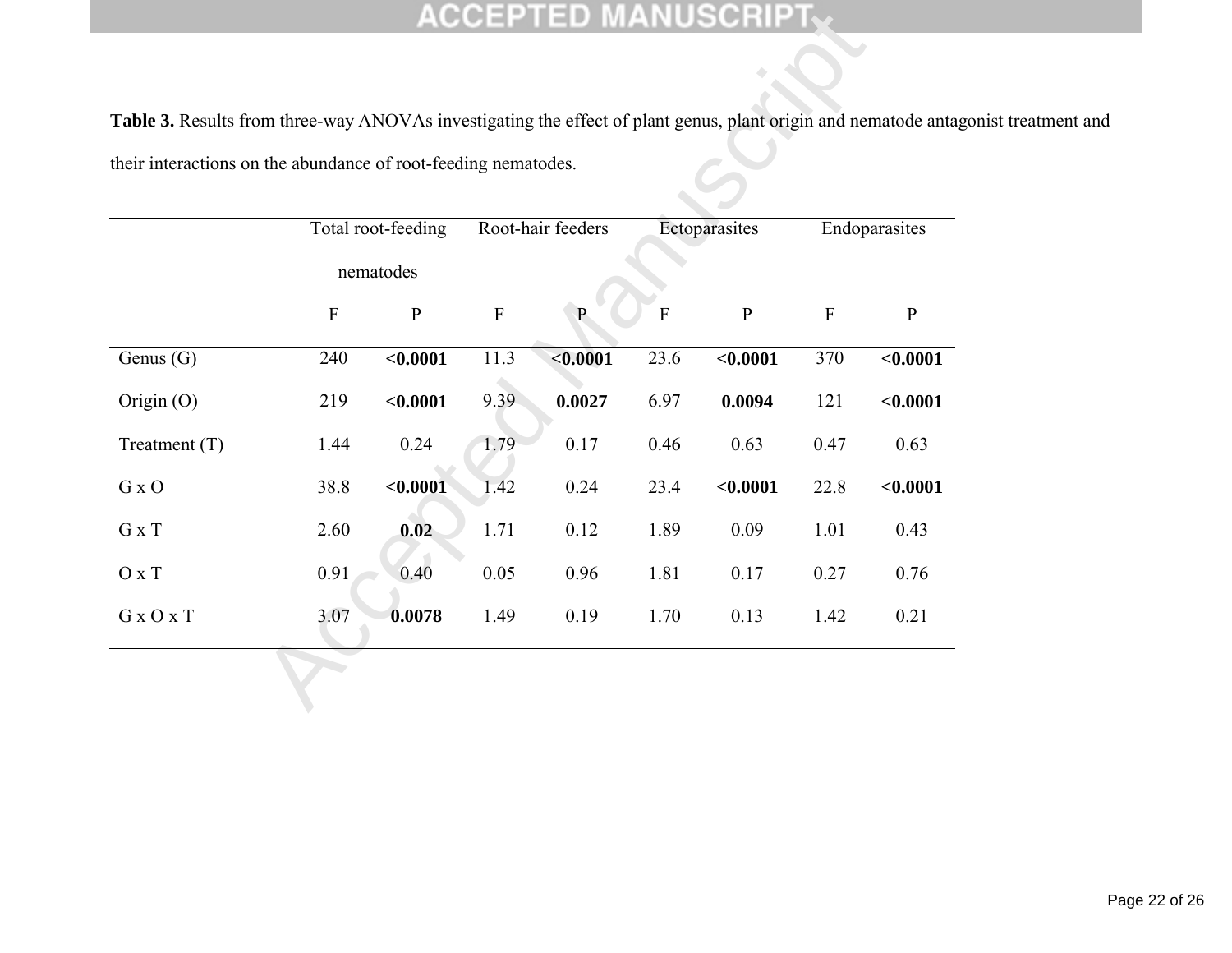#### **ACCEP ISCRIPT**  $\Box$  D U

Figure 1



Accepted Manuscript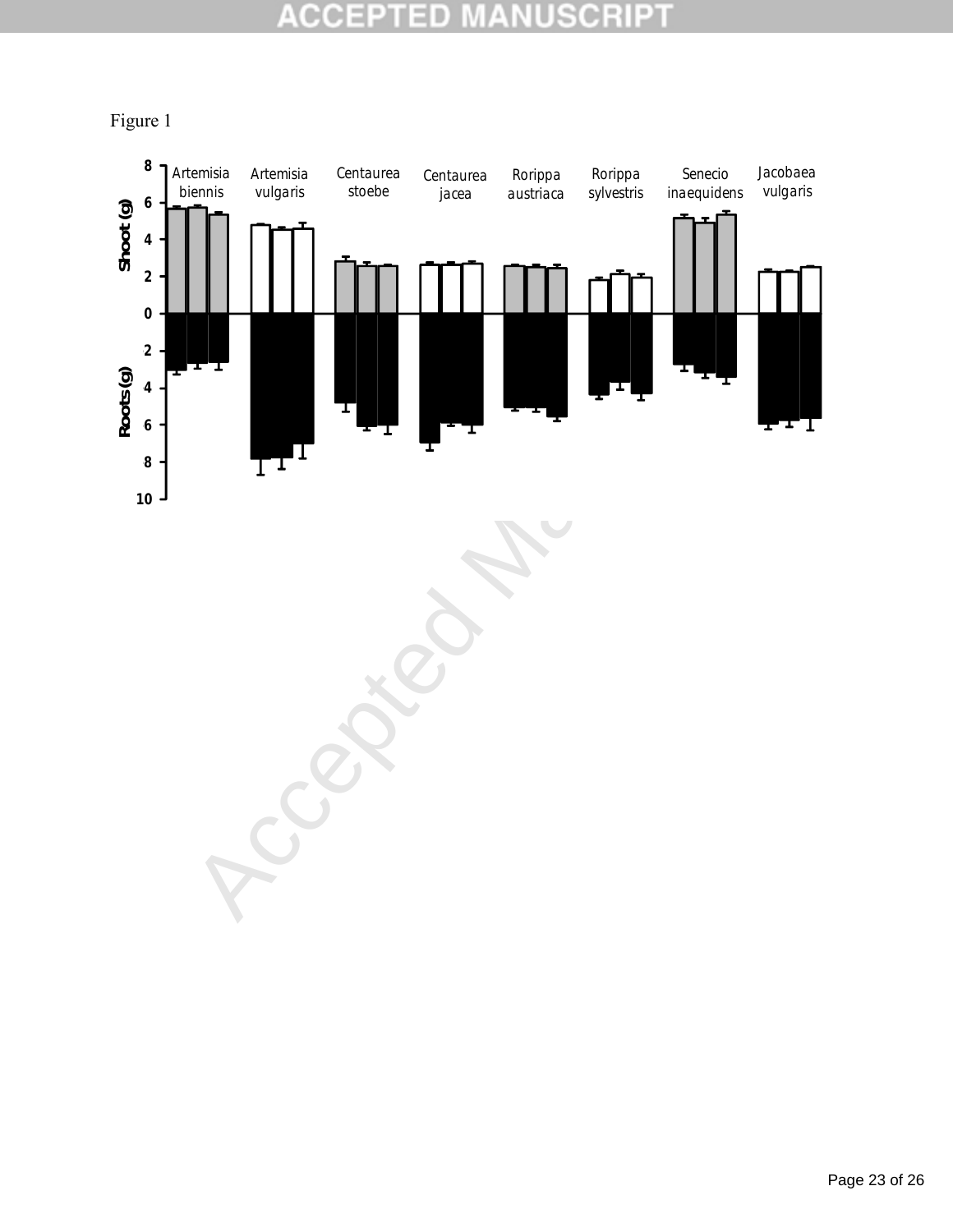#### **ACCEPTED ANUSCRIP1**

Figure 2

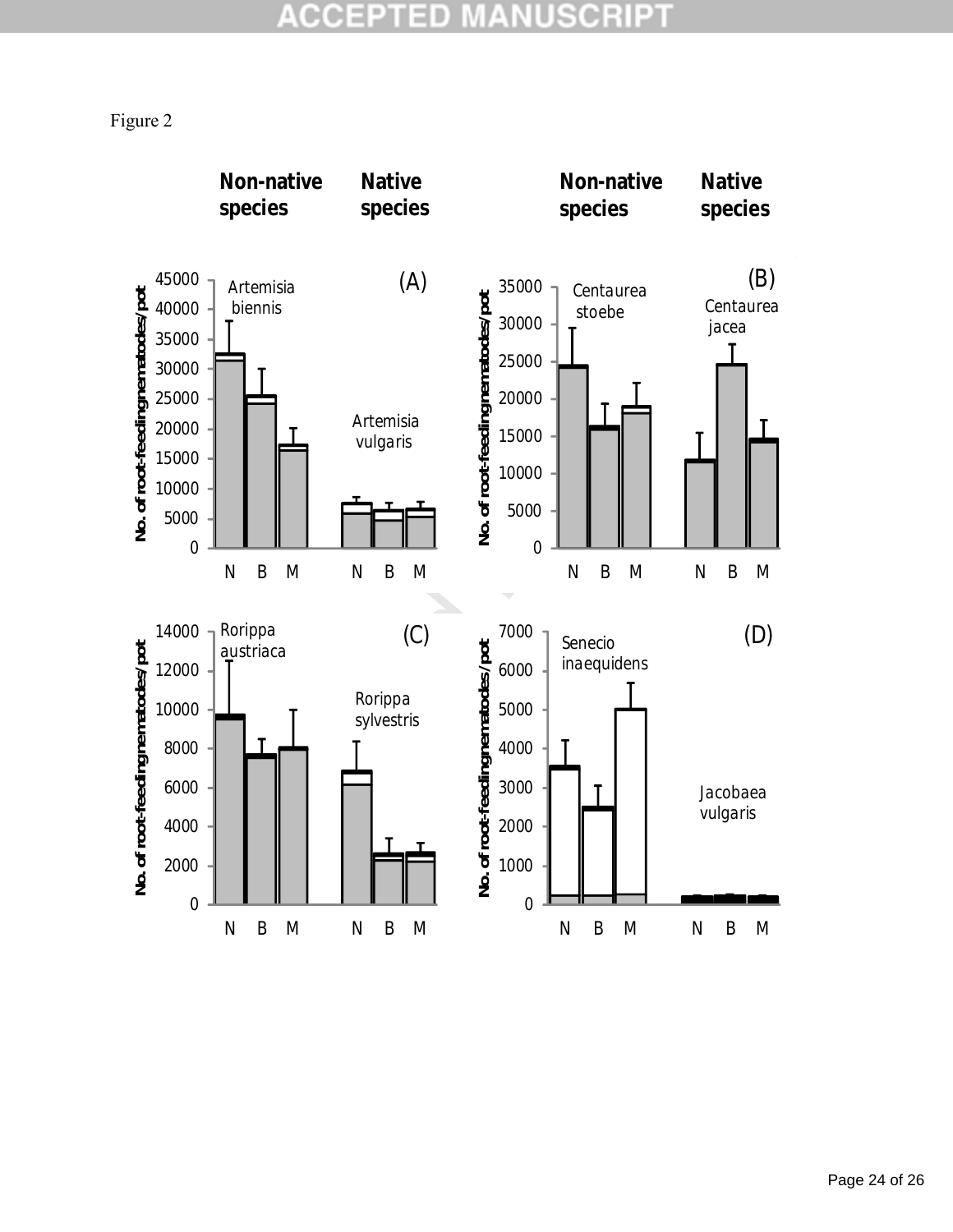#### CCEF 10





#### Zusammenfassung

Die Klimaerwärmung könnte zu einer Erweiterung des Verbreitungsgebietes von Arten hin zu früher kühleren Gebieten führen. Es konnte gezeigt werden, dass im neuen Siedlungsgebiet erfolgreich expandierende Pflanzenarten weniger stark von ober-